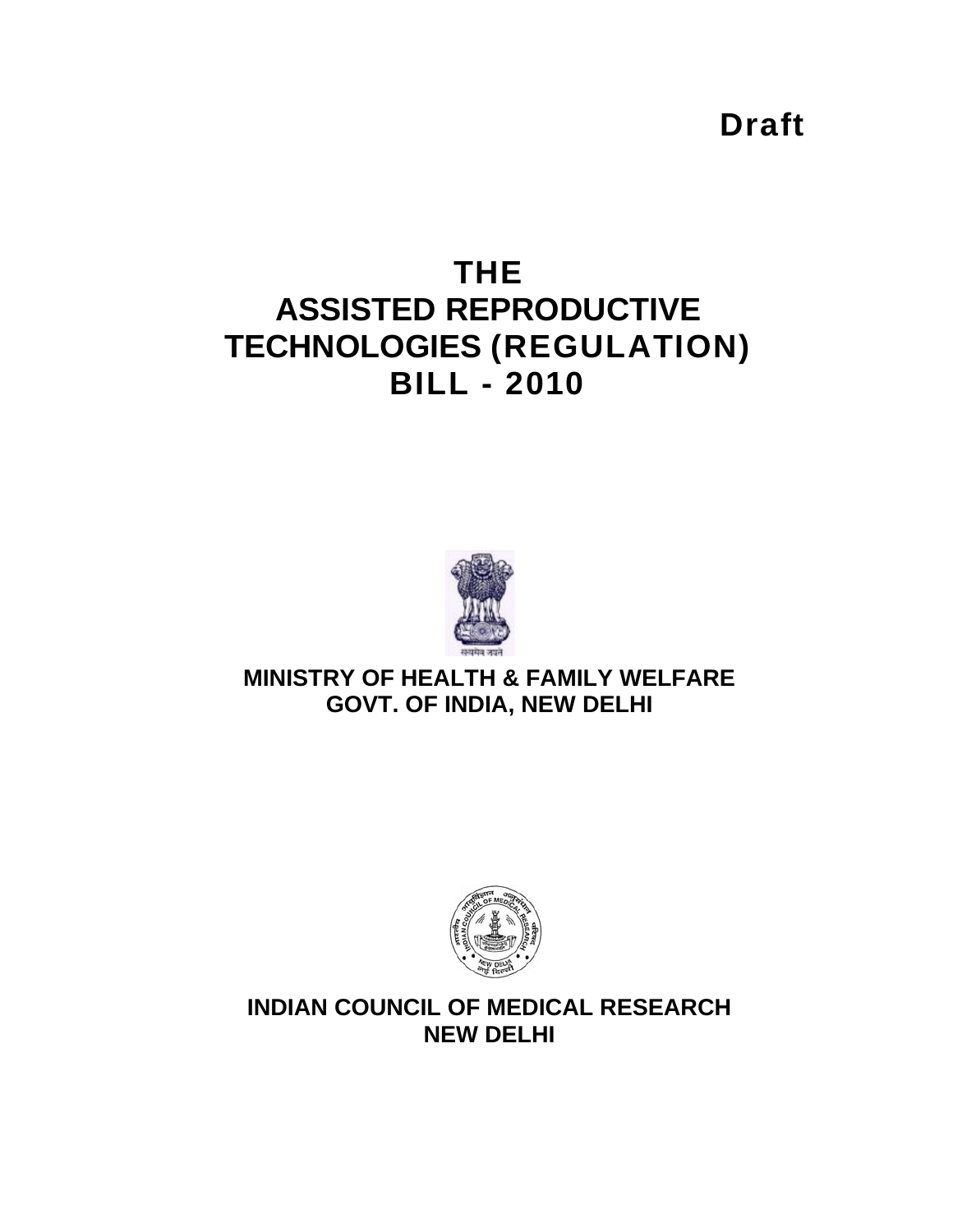### **THE ASSISTED REPRODUCTIVE TECHNOLOGY (REGULATION) BILL - 2010**

### **Drafting Committee**

#### **Dr. Rajeev Dhavan**

Sr. Advocate Supreme Court of India Director and Ex-Officio Trustee Public Interest Legal Support and Research Centre, A-131, New Friends Colony New Delhi 110 065

#### **Sh. Bhairav Acharya**

Public Interest Legal Support and Research Centre, A-131, New Friends Colony New Delhi 110 065

#### **Ms. Aparna Ray**

Public Interest Legal Support and Research Centre, A-131, New Friends Colony New Delhi 110 065

#### **Dr. Manish Banker**

**Director** Pulse Women's Hospital, 108, Swastik Society, Navrangpura, Ahmedabad - 380 009

#### **Dr. Kiran Ambwani**

Deputy Commissioner (FP), Deptt. Of Family Welfare, Ministry of Health & Family Welfare, Govt. of India, Nirman Bhavan, New Delhi-110 108

#### **Mr. J.K. Trikha**

Dy. Secretary Department of Family Welfare Ministry of Health & Family Welfare, Govt of India, Nirman Bhawan, New Delhi – 110 011

#### **Dr. Pushpa M Bhargava**

Anveshna, 1-7-24, S. S. Nagar Street No. 8, Habsiguda Hyderabad – 500 007

#### **Dr. Kamini Rao**

6/7 Kumarakrupa Road, High Ground, Bangalore-560 001

#### **Dr. Jayant G. Mehta**

Instt. Of Reproductive Medicine and Women's Health Care, Chennai Medical Mission, 4 – A, Dr. J. J. Nagar, Mogappair Chennai – 600 050

#### **Dr. Gautam Allahabadia**

Medical Director, Rotunda – The Centre for Human Reproduction, 672, Kalpak Gulistan, Perry Cross Road, Near Otter's Club, Bandra (W), Mumbai - 400 050

#### **Dr. Keerti Malaviya,**

Assistant Commissioner (FP), Department of Family Welfare, Ministry of Health and Family Welfare, Govt. of India, Nirman Bhawan, New Delhi – 110 011

#### **Member Secretary**

#### **Dr. R. S. Sharma**

Deputy Director General (SG) Division of Reproductive Health and Nutrition Indian Council of Medical Research V Ramalingaswami Bhawan Ansari Nagar, New Delhi – 110 029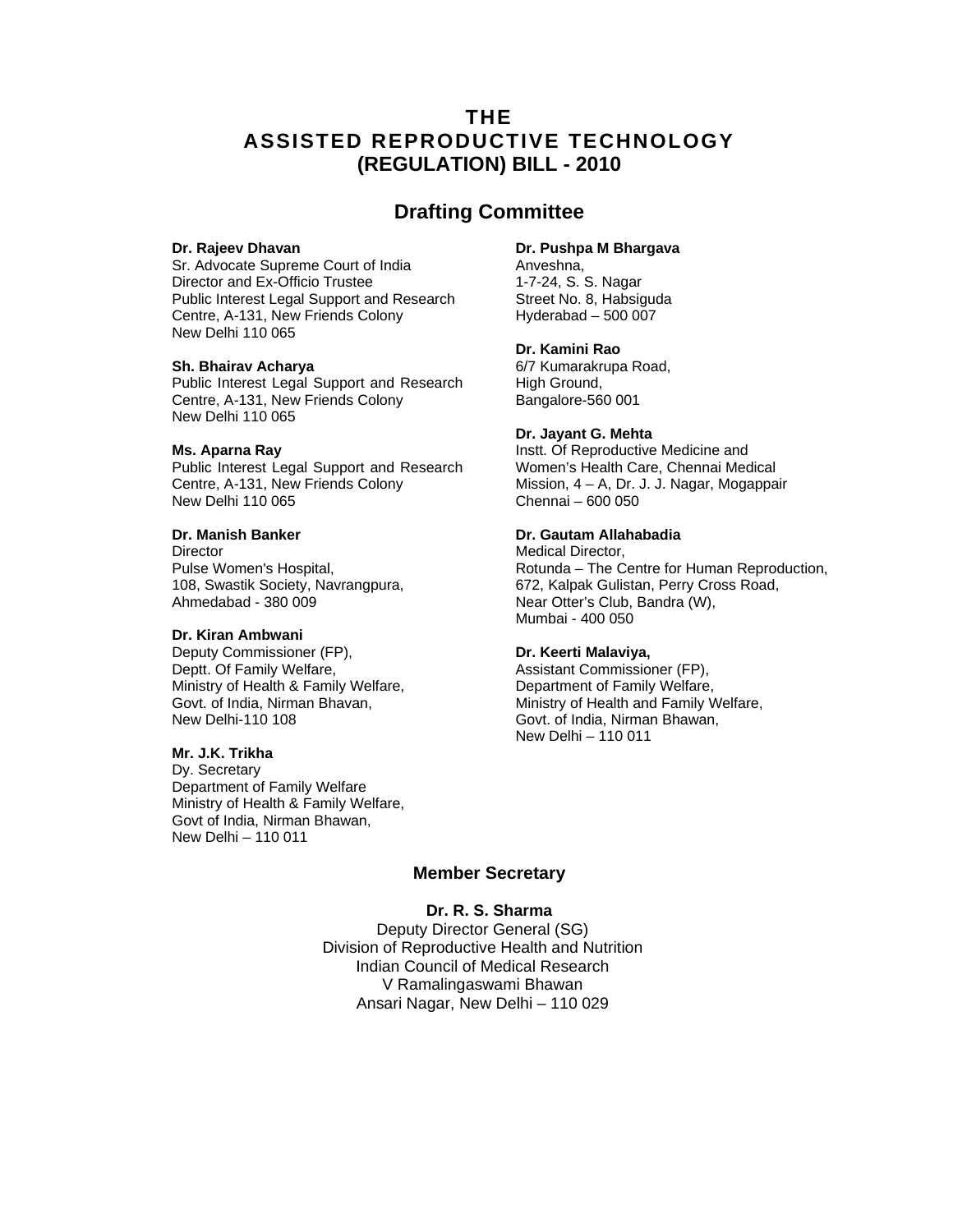## **Contents**

## **ASSISTED REPRODUCTIVE TECHNOLOGY (REGULATION) BILL – 2010**

| <b>PREAMBLE</b>                                            |                                                                                                                                                                                                                                                                                                                                                                                                                                                       | 1                                                                                                  |
|------------------------------------------------------------|-------------------------------------------------------------------------------------------------------------------------------------------------------------------------------------------------------------------------------------------------------------------------------------------------------------------------------------------------------------------------------------------------------------------------------------------------------|----------------------------------------------------------------------------------------------------|
|                                                            | <b>STATEMENT OF OBJECTS AND REASONS</b>                                                                                                                                                                                                                                                                                                                                                                                                               | $\mathbf{2}$                                                                                       |
| <b>CHAPTER-I</b>                                           |                                                                                                                                                                                                                                                                                                                                                                                                                                                       | 2-4                                                                                                |
| <b>PRELIMINARY</b>                                         |                                                                                                                                                                                                                                                                                                                                                                                                                                                       | $\mathbf{2}$                                                                                       |
| 1.<br>2.                                                   | Short title, extent and commencement<br><b>Definitions</b>                                                                                                                                                                                                                                                                                                                                                                                            | $\overline{2}$<br>$2 - 4$                                                                          |
| $CHAPTER - II$                                             |                                                                                                                                                                                                                                                                                                                                                                                                                                                       | $5 - 11$                                                                                           |
|                                                            | <b>CONSTITUTION OF AUTHORITIES TO REGULATE ASSISTED</b><br><b>REPRODUCTIVE TECHNOLOGIE</b>                                                                                                                                                                                                                                                                                                                                                            |                                                                                                    |
| 3.<br>4.<br>5.<br>6.<br>7.<br>8.<br>9.<br>10.<br>11<br>12. | <b>Establishment of National Advisory Board</b><br>Meetings of National Advisory Board<br>Functions of National Advisory Board<br><b>Establishment of State Boards</b><br><b>Meetings of State Boards</b><br>Powers and functions of State Boards<br>Term of office, conditions of service, etc., of Chairperson<br>and other members of State Boards<br><b>Procedure of State Boards</b><br>Constitution and functions of the Registration Authority | 5<br>$5-6$<br>6<br>$\overline{7}$<br>$\overline{7}$<br>8<br>$8 - 9$<br>$9 - 10$<br>10<br>$10 - 11$ |
|                                                            | Proceedings before State Boards to be judicial proceedings                                                                                                                                                                                                                                                                                                                                                                                            |                                                                                                    |
| <b>CHAPTER – III</b>                                       |                                                                                                                                                                                                                                                                                                                                                                                                                                                       | $12 - 14$                                                                                          |
|                                                            | <b>PROCEDURES FOR REGISTRATION AND COMPLAINTS</b>                                                                                                                                                                                                                                                                                                                                                                                                     |                                                                                                    |
| 13.<br>14.<br>15.<br>16.<br>17.<br>18.<br>19.              | Registration and accreditation of clinics<br>Who may apply for registration<br>Grant of registration<br>Renewal, suspension or revocation of registration<br>Registration Authority to inspect premises<br>Applicability to ART banks and research organizations<br>Appeal to the State Board                                                                                                                                                         | 12<br>13<br>13<br>14<br>14<br>14<br>14                                                             |
| <b>CHAPTER - IV</b>                                        |                                                                                                                                                                                                                                                                                                                                                                                                                                                       | $15 - 19$                                                                                          |
|                                                            | DUTIES OF AN ASSISTED REPRODUCTIVE TECHNOLOGY CLINIC                                                                                                                                                                                                                                                                                                                                                                                                  |                                                                                                    |
| 20.<br>21.                                                 | General duties of assisted reproductive technology clinics<br>Duty of the assisted reproductive technology clinic to<br>obtain written consent                                                                                                                                                                                                                                                                                                        | 15-17<br>17                                                                                        |
| 22.                                                        | Duty of the assisted reproductive technology clinic to keep<br>accurate records                                                                                                                                                                                                                                                                                                                                                                       | $17 - 18$                                                                                          |
| 23.                                                        | Duties of assisted reproductive technology clinics using<br>gametes and embryos                                                                                                                                                                                                                                                                                                                                                                       | 18                                                                                                 |
| 24.<br>25.                                                 | Pre-implantation Genetic Diagnosis<br>Sex selection                                                                                                                                                                                                                                                                                                                                                                                                   | 19<br>19                                                                                           |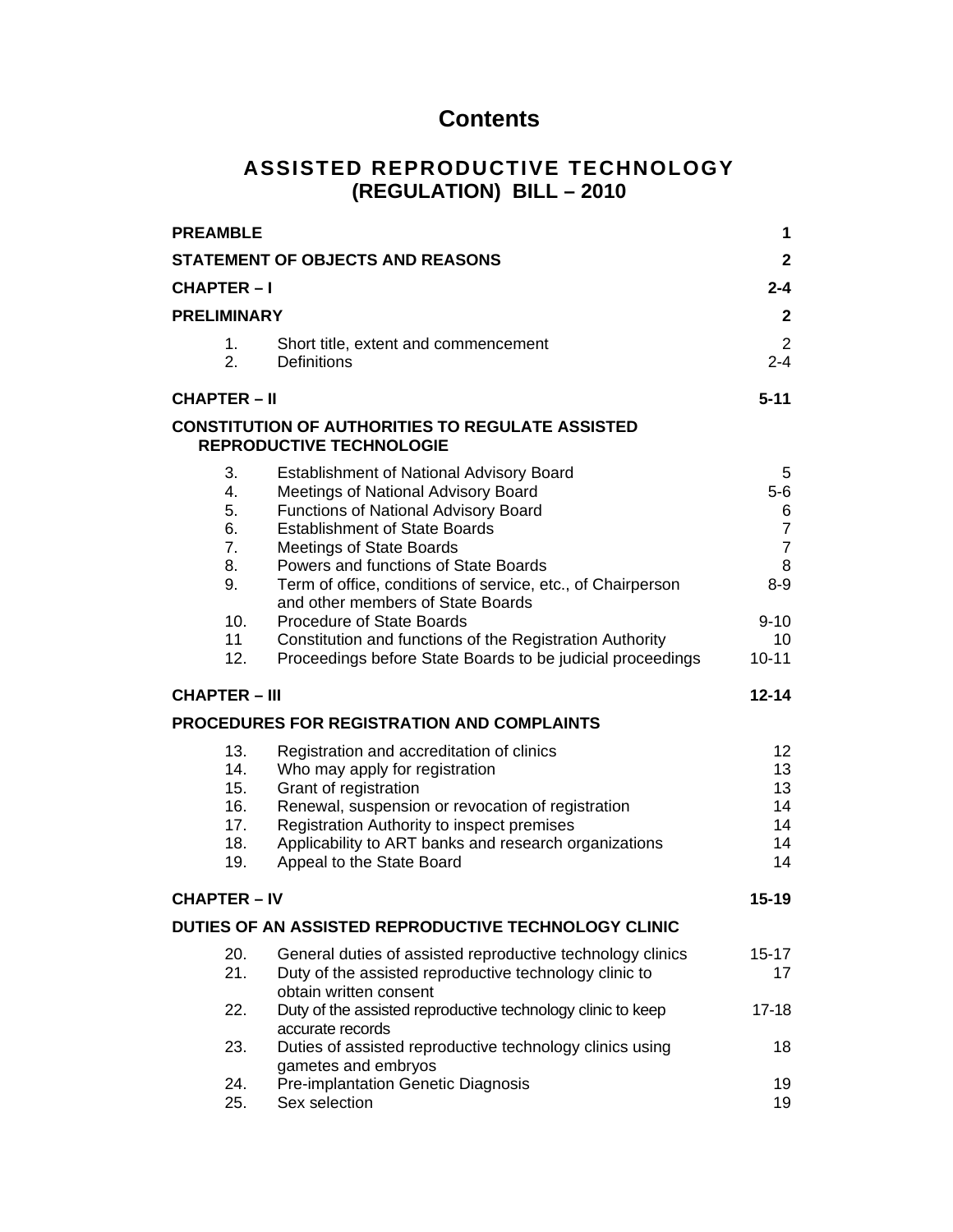| <b>CHAPTER - V</b>    |                                                                                                             | $20 - 22$ |
|-----------------------|-------------------------------------------------------------------------------------------------------------|-----------|
|                       | SOURCING, STORAGE, HANDLING AND RECORD KEEPING FOR<br><b>GAMETES, EMBRYOS AND SURROGATES</b>                |           |
| 26.                   | Sourcing of gametes                                                                                         | $20 - 21$ |
| 27.                   | Storage and handling of gametes and embryos                                                                 | 21        |
| 28.                   | Records to be maintained by the ART bank                                                                    | 22        |
| 29.                   | Restriction on sale of gametes, zygotes and embryos                                                         | 22        |
| <b>CHAPTER - VI</b>   |                                                                                                             | $23 - 24$ |
|                       | <b>REGULATION OF RESEARCH ON EMBRYOS, GAMETES OR OTHER</b><br><b>HUMAN REPRODUCTIVE MATERIAL</b>            |           |
| 30.                   | Permission of the Department of Health Research for research                                                | 23        |
| 31.                   | Regulation of research                                                                                      | 23-24     |
| <b>CHAPTER - VII</b>  |                                                                                                             | $25 - 29$ |
| <b>CHILDREN</b>       | RIGHTS AND DUTIES OF PATIENTS, DONORS, SURROGATES AND                                                       |           |
| 32.                   | Rights and duties of patients                                                                               | 25        |
| 33.                   | Rights and duties of donors                                                                                 | 25        |
| 34.                   | Rights and duties in relation to surrogacy                                                                  | 26-28     |
| 35.                   | Determination of status of the child                                                                        | 28-29     |
| 36.                   | Right of the child to information about donors or surrogates                                                | 29        |
| <b>CHAPTER - VIII</b> |                                                                                                             | 30-32     |
|                       | <b>OFFENCES AND PENALTIES</b>                                                                               |           |
| 37.                   | Prohibition of advertisement relating to pre-natal determination<br>of sex and punishment for contravention | 30        |
| 38.                   | Offences and penalties                                                                                      | 30-31     |
| 39.                   | Presumption in the case of conduct of pre-natal diagnostic<br>techniques                                    | 31        |
| 40.                   | Penalty for contravention of the provisions of the Act or rules                                             | 31        |
|                       | for which no specific punishment is provided                                                                |           |
| 41.                   | Offences by companies                                                                                       | $31 - 32$ |
| 42.                   | Offence to be cognizable                                                                                    | 32        |
| <b>CHAPTER - IX</b>   |                                                                                                             | 33-35     |
| <b>MISCELLANEOUS</b>  |                                                                                                             |           |
| 43.                   | Maintenance of records                                                                                      | 33        |
| 44.                   | Power to search and seize records etc.                                                                      | 33        |
|                       | Power to remove difficulties                                                                                | 33        |
| 45.                   |                                                                                                             |           |
| 46.                   | Protection of action taken in good faith                                                                    | 34        |
| 47.                   | Power to make regulations                                                                                   | 34        |
| 48.                   | Power of the Central Government to make rules                                                               | 34-35     |
| 49.                   | Power of State Government to make rules                                                                     | 35        |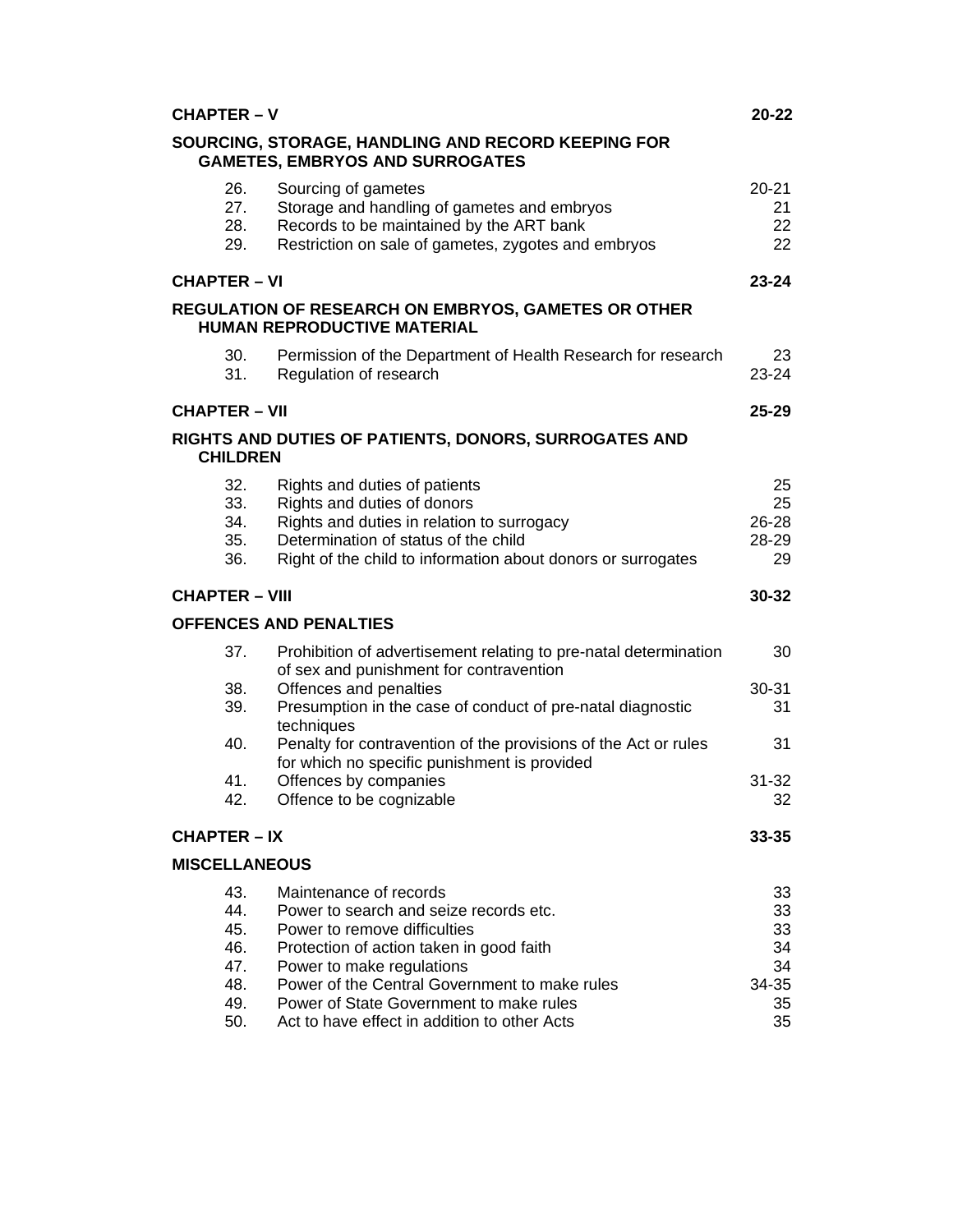## **PREAMBLE**

It is estimated that 15 percent of couples around the world are infertile. This implies that infertility is one of the most highly prevalent medical problems. The magnitude of the infertility problem also has enormous social implications. Besides the fact that every couple has the right to have a child, in India infertility widely carries with it a social stigma. In the Indian social context specially, children are also a kind of oldage insurance.

With the enormous advances in medicine and medical technologies, today 85 percent of the cases of infertility can be taken care of through medicines, surgery and/or the new medical technologies such as *in vitro* fertilization (IVF) or intracytoplasmic sperm injection (ICSI). It may be recalled that the birth of the first child, Louise Brown in 1978, through the technique of in vitro fertilization by Robert G Edwards and Patrick Steptoe, was a path-breaking step in control of infertility; it is, in retrospect, considered as one of the most important medical advances of the last century.

Most of the new technologies aimed at taking care of infertility, involve handling of the gamete – spermatozoa or the ooctye – outside the body; they also often involve the donation of spermatozoa or oocyte, or the use of a surrogate mother who would be carrying a child with whom she has no biological relationship. These technologies not only require expertise but also open up many avenues for unethical practices which can affect adversely the recipient of the treatment, medically, socially and legally.

The last nearly 20 years have seen an exponential growth of infertility clinics that use techniques requiring handling of spermatozoa or the oocyte outside the body, or the use of a surrogate mother. As of today, anyone can open infertility or assisted reproductive technology (ART) clinic; no permission is required to do so. There has been, consequently a mushrooming of such clinics around the country.

In view of the above, in public interest, it has become important to regulate the functioning of such clinics to ensure that the services provided are ethical and that the medical, social and legal rights of all those concerned are protected.

The bill details procedures for accreditation and supervision of infertility clinics (and related organizations such as semen banks) handling spermatozoa or oocytes outside of the body, or dealing with gamete donors and surrogacy, ensuring that the legitimate rights of all concerned are protected, with maximum benefit to the infertile couples/individuals within a recognized framework of ethics and good medical practice.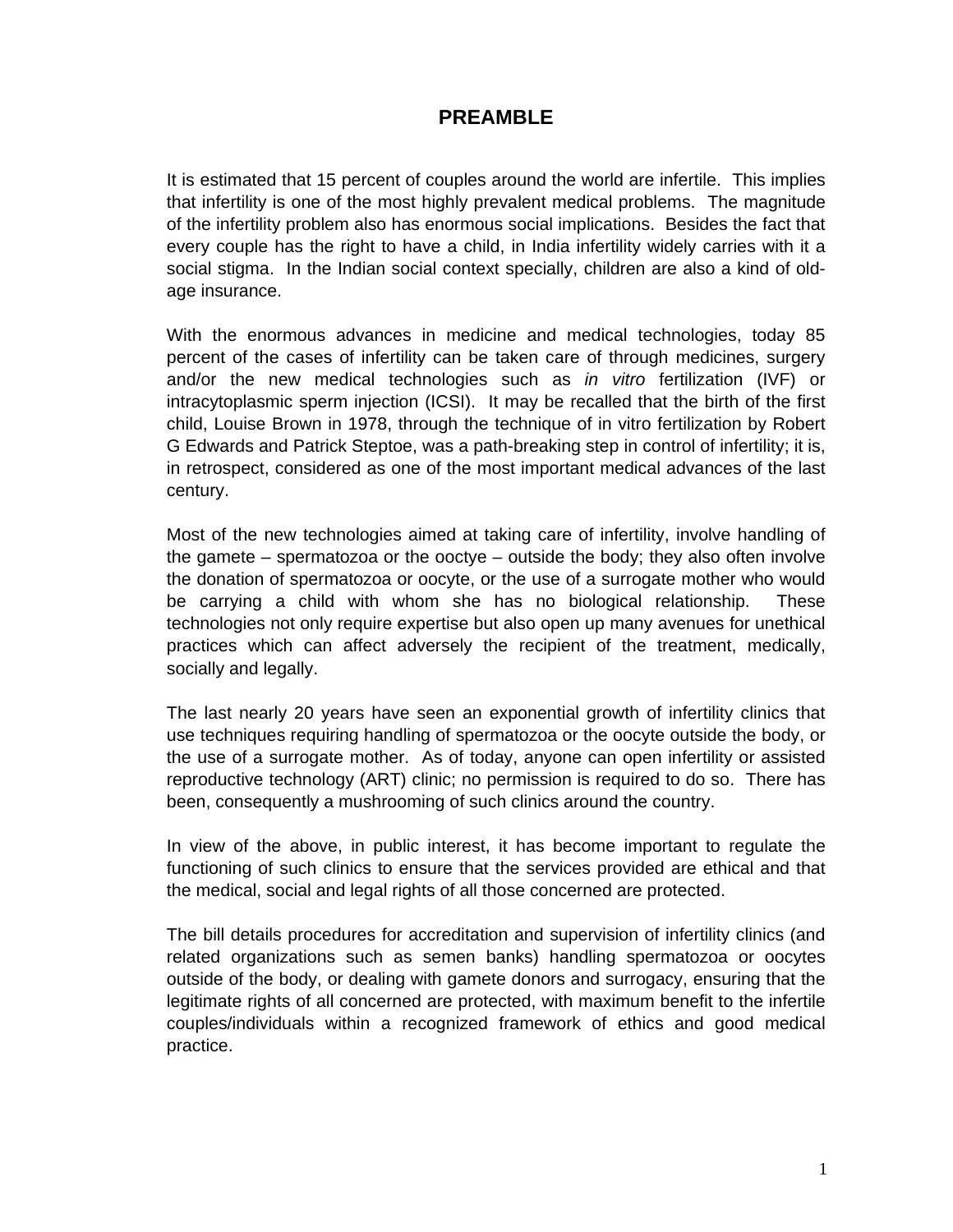## **STATEMENT OF OBJECTS AND REASONS**

An act to provide for a national framework for the accreditations, regulation and supervision of assisted reproductive technology clinics, for prevention of misuse of assisted reproductive technology, for safe and ethical practice of assisted reproductive technology services and for matters connected therewith or incidental thereto.

BE IT ENACTED by the Parliament in the  $60<sup>th</sup>$  year of the Republic of India as follows:

### **CHAPTER - I**

### **PRELIMINARY**

#### **1. Short title, extent and commencement –**

- (1) This Act may be called the Assisted Reproductive Technology (Regulation) Act, 2010
- (2) It applies, in the first instance, to the whole States of …………….. and …………………………………….. and the Union Territories; and it shall apply to such other States which adopt this Act by resolution passed in that behalf under Clause (1) of Article 252 of the Constitution.
- (3) It shall come into force at once in the States of …………………. and ……………………….. and the Union Territories, on such dates as the Central Government may, by notification appoint, and in any other States which adopt this Act under Clause (1) of Article 252 of the Constitution, on the date of such adoption; and any reference in this Act to the commencement of this Act shall, in relation to any State or Union Territory, mean the date on which this Act comes into force in such a State or Union Territory.
- **2. Definitions** In this Act, and in any rules and regulations framed hereunder, unless the context otherwise requires –
	- a. "ART bank", means an organisation that is set up to supply sperm / semen, oocytes / oocyte donors and surrogate mothers to assisted reproductive technology clinics or their patients;
	- b. "artificial insemination", means the procedure of artificially transferring semen into the reproductive system of a woman and includes insemination with the husband's semen or with donor semen;
	- c. "assisted reproductive technology" (ART), with its grammatical variations and cognate expressions, means all techniques that attempt to obtain a pregnancy by handling or manipulating the sperm or the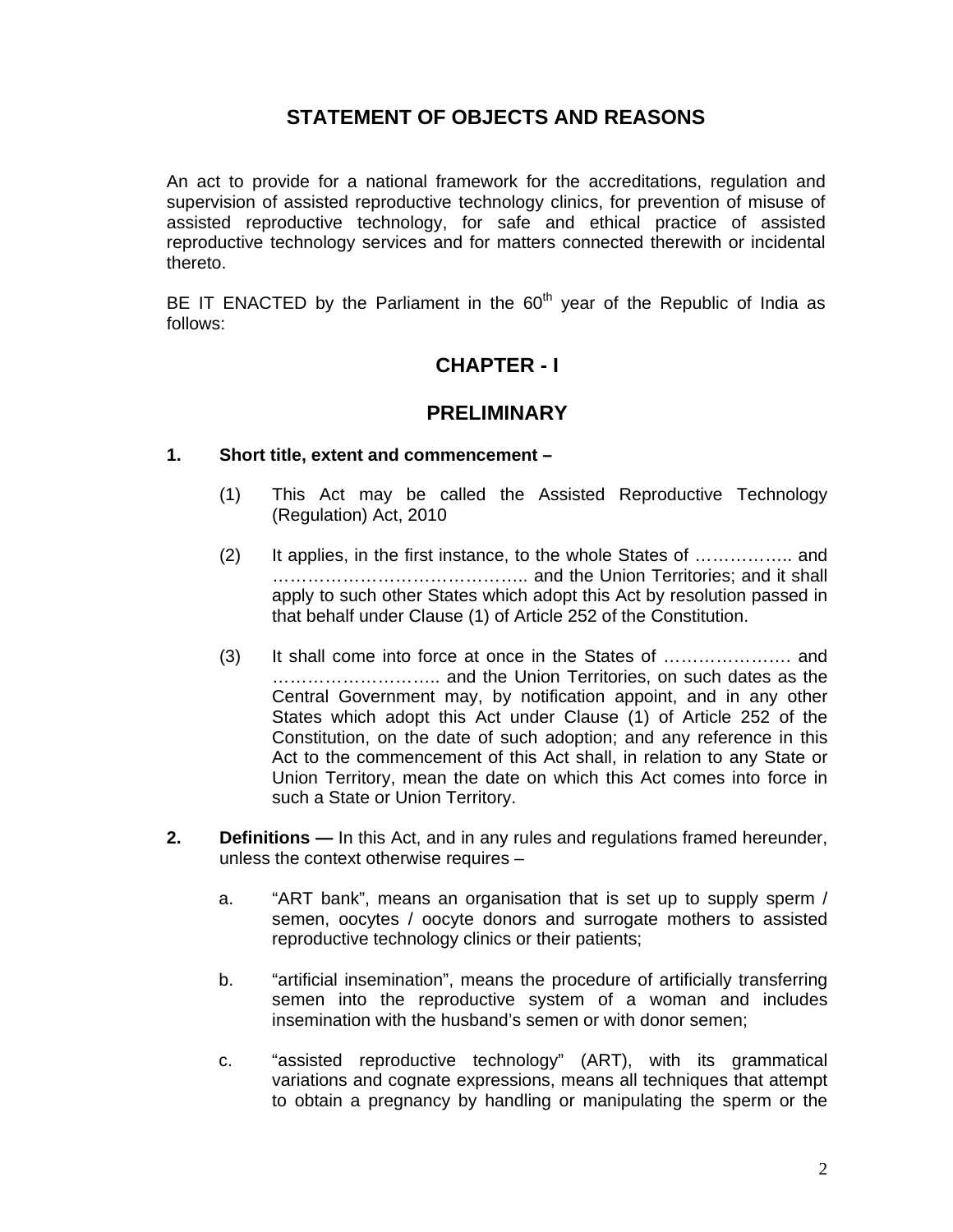oocyte outside the human body, and transferring the gamete or the embryo into the reproductive tract;

- d. "assisted reproductive technology clinic", means any premises used for procedures related to assisted reproductive technology;
- e. "biological parent(s)", means genetic parent(s);
- f. "child", means any individual born through the use of assisted reproductive technology;
- g. "Commissioning parents/couples/individuals", means parents, couples or individuals, respectively, who approach an ART clinics or ART bank for providing a service that the ART Clinic or the ART bank is authorized to provide.
- h. "couple", means two persons living together and having a sexual relationship that is legal in India;
- i. "cryo-preservation", means the freezing and storing of gametes, zygotes and embryos;
- j. "Department of Health Research", means Department of Health Research, Ministry of Health and Family Welfare, Government of India;
- k. "donor", means the donor of a gamete or gametes but does not include the husband who provides the sperm or the wife who provides the oocyte to be used in the process of assisted reproduction for their own use;
- l. "egg", means the female gamete (that is, oocyte)
- m. "embryo", means the fertilized ovum that has begun cellular division and continued development up to eight weeks;
- n. "fertilization", means the penetration of the ovum by the spermatozoon and fusion of genetic materials resulting in the development of a zygote;
- o. "foetal reduction", means reduction in the number of foetuses in the case of multiple pregnancies;
- p. "foetus", means the product of conception, starting from completion of embryonic development until birth or abortion;
- q. "gamete", means sperm and oocyte (that is egg);
- r. "gamete donor", means a person who provides sperm or oocyte with the objective of enabling an infertile couple or individual to have a child;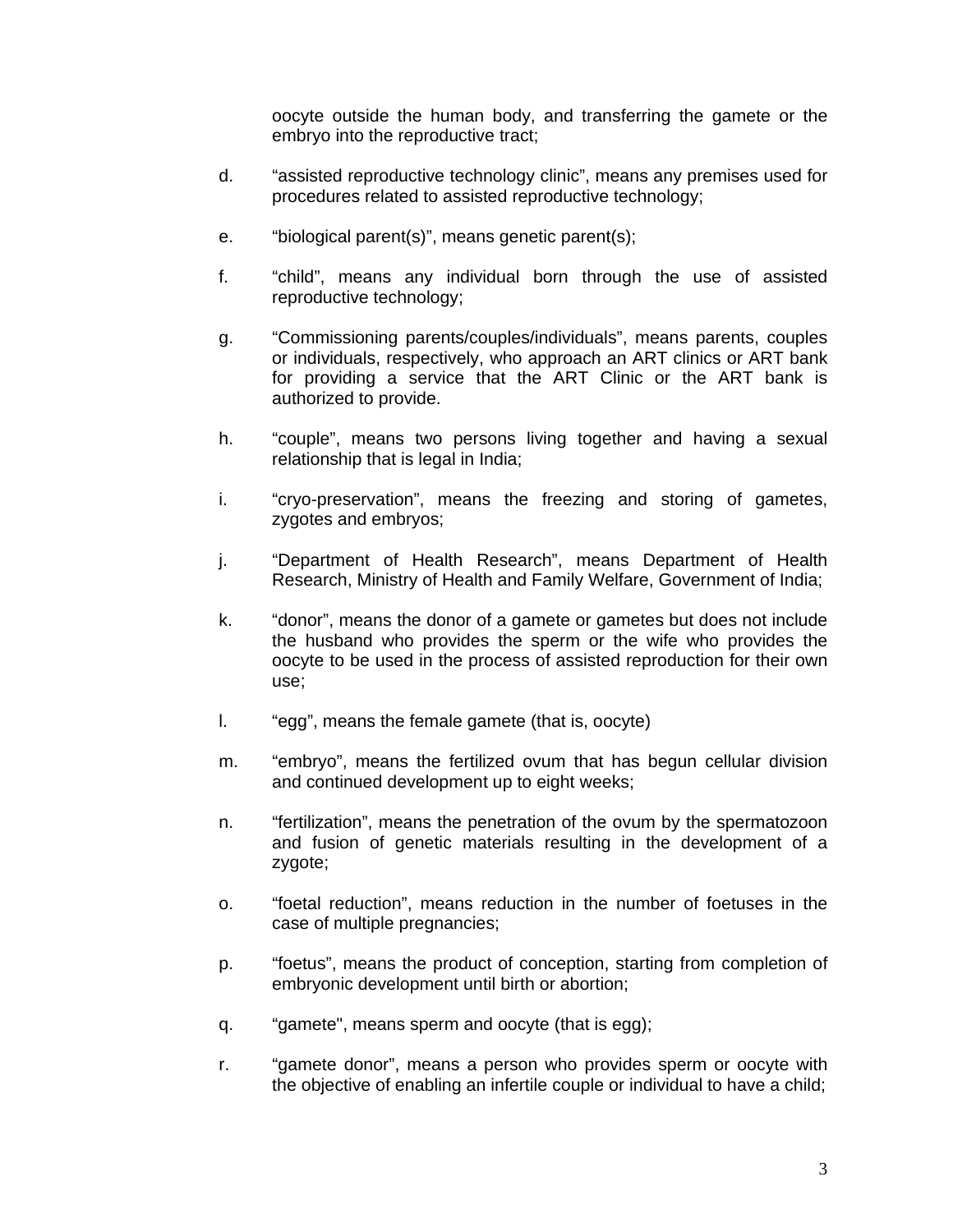- s. "Indian Council of Medical Research", means the Indian Council of Medical Research (ICMR) as registered under the Societies Registration Act, 1860;
- t. "implantation", means the attachment and subsequent penetration by the zona-free blastocyst, which starts five to seven days following fertilization;
- u. "infertility", means the inability to conceive after at least one year of unprotected coitus; or an anatomical / physiological condition that would prevent an individual from having a child;
- v. "married couple", means two persons whose marriage is legal in the country / countries of which they are citizens;
- w. "oocyte" and "ovum", mean, respectively, the female gamete (that is, egg) present in the ovary, and an ovulated oocyte in which the first polar body has been released;
- x. "patient(s)", means an individual / couple who comes to an infertility clinic and is under treatment for infertility;
- y. "Pre-implantation Genetic Diagnosis", includes the technique in which an embryo formed through in-vitro fertilisation is tested for specific disorders prior to the transfer;
- z. "sperm", means the male gametes produced in the testicles and contained in semen;
- aa. "surrogacy", means an arrangement in which a woman agrees to a pregnancy, achieved through assisted reproductive technology, in which neither of the gametes belong to her or her husband, with the intention to carry it and hand over the child to the person or persons for whom she is acting as a surrogate;
- bb. "surrogate mother", means a woman who is a citizen of India and is resident in India, who agrees to have an embryo generated from the sperm of a man who is not her husband and the oocyte of another woman, implanted in her to carry the pregnancy to viability and deliver the child to the couple / individual that had asked for surrogacy;
- cc. "surrogacy agreement", means a contract between the person(s) availing of assisted reproductive technology and the surrogate mother;
- dd. "unmarried couple", means two persons, both of marriageable age, living together with mutual consent but without getting married, in a relationship that is legal in the country / countries of which they are citizens;
- ee. "zygote", means the fertilized oocyte prior to the first cell division.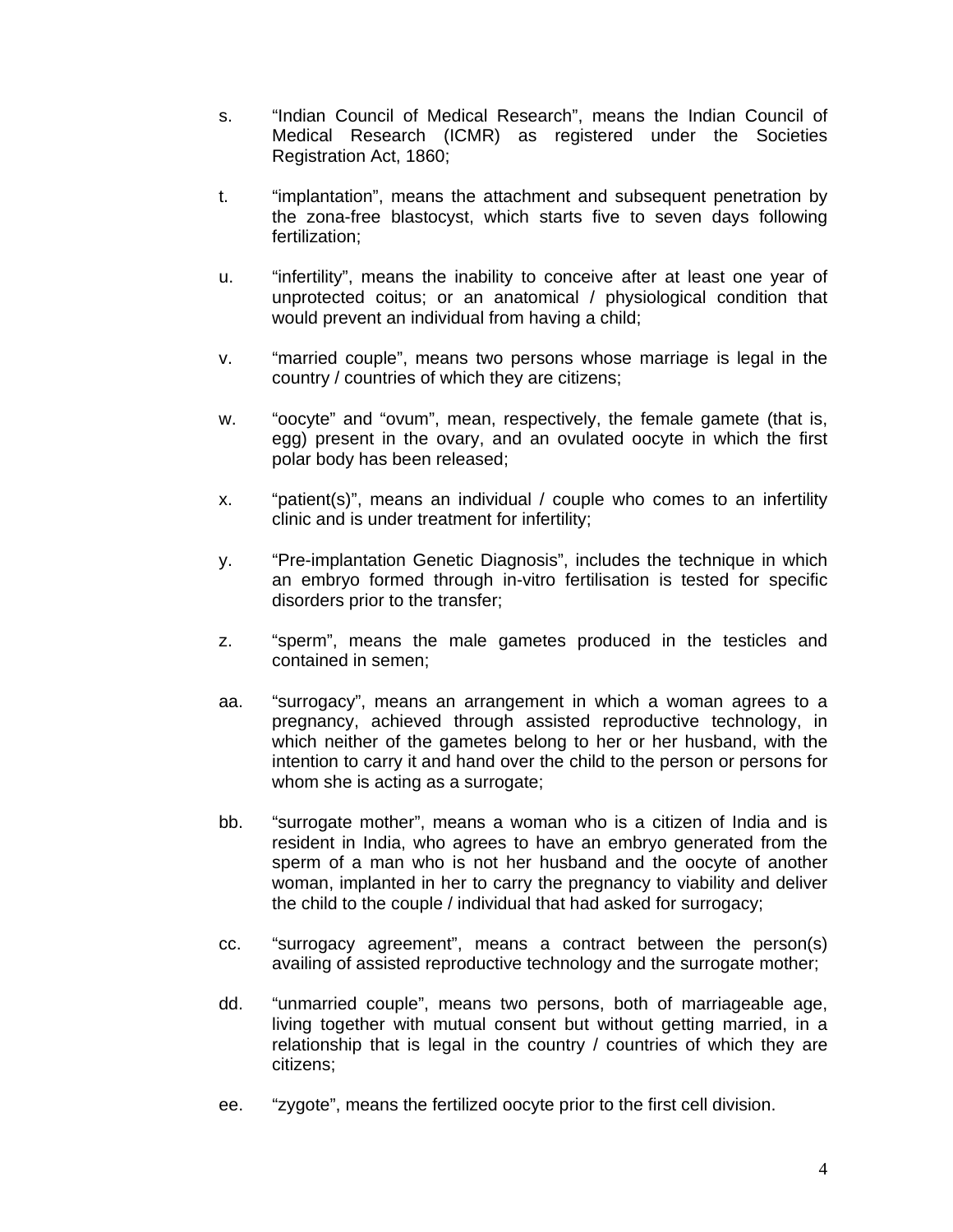## **CHAPTER - II**

### **CONSTITUTION OF AUTHORITIES TO REGULATE ASSISTED REPRODUCTIVE TECHNOLOGY**

### **3. Establishment of National Advisory Board –**

- (1) With effect from such date as the Central Government may, by notification, appoint, there shall be established a Board to be known as the National Advisory Board for Assisted Reproductive Technology, hereafter referred to as the National Board, to exercise the jurisdiction and powers and discharge the functions and duties conferred or imposed on the Board by or under this Act.
- (2) The National Board shall consist of such number of members, not exceeding twenty one, as may be prescribed by the Central Government and, unless the rules otherwise provide, the National Board shall consist of the following –
	- (a) Secretary, Department of Health Research, Government of India, who shall be the Chairman of the Board;
	- (b) A senior scientist having knowledge of assisted reproductive technology, from the Department of Health Research or the Indian Council of Medical Research, who shall be the Member-Secretary of the Board;
	- (c) A representative, not below the rank of Joint Secretary, from the Ministry of Health and Family Welfare;
	- (d) The nominee of an Indian professional society concerned primarily with assisted reproduction;
	- (e) Up to sixteen other experts of whom one each shall be a nominee of the Ministry of Health and Family Welfare and Indian Council of Medical Research, and at least six of whom shall be women – in the fields of assisted reproduction, gynaecology, embryology, andrology, bioethics, mammalian reproduction, medical genetics, social science, law, or human rights, to be nominated by the Central Government.
- (3) The Chairman of National Board shall nominate a Vice Chairman from among its members.

### **4. Meetings of National Advisory Board –**

(1) The National Board shall meet as and when necessary, not less than two times a year, and at such time and place in the country as the Chairperson of the National Board may think fit.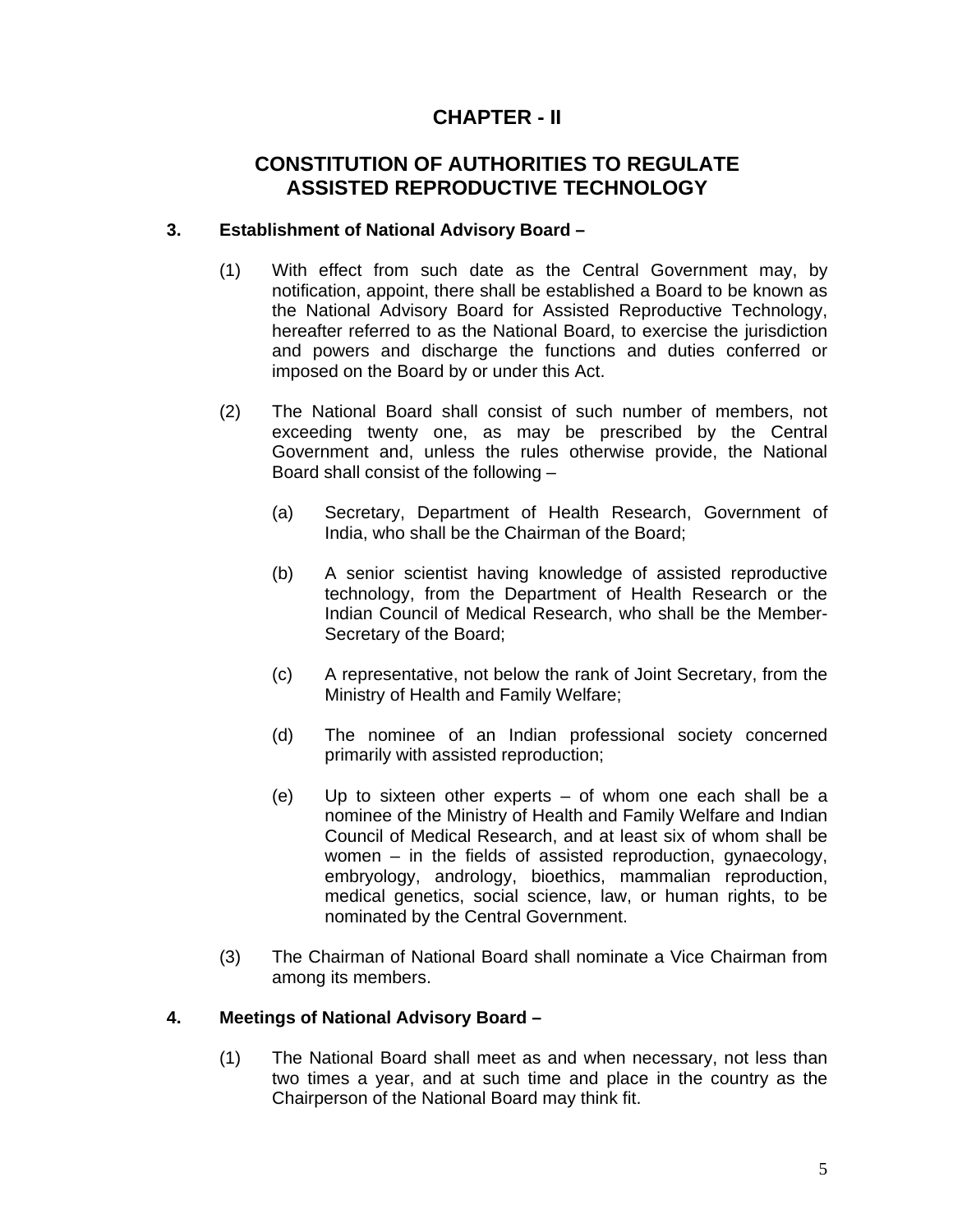- (2) The Chairperson of the National Board shall preside over the meetings of the National Board.
- (3) If, for any reason, the Chairperson of the National Board is unable to attend any meeting of the National Board, the Vice-Chairperson of the National Board shall preside over the meeting.

#### **5. Functions of National Advisory Board –**

- (1) The National Board may recommend modification from time to time in the attached rules and schedules where relevant in regard to the following, and perform any other functions and tasks assigned to it by the Central Government:
	- (a) minimum requirements related to staff and physical infrastructure for the various categories of assisted reproductive technology clinics;
	- (b) regulations in respect of permissible assisted reproductive technology procedures;
	- (c) regulations in respect of selection of patients for assisted reproductive technology procedures;
	- (d) encouragement and promotion of training and research in the field of assisted reproduction;
	- (e) encouragement of the establishment and maintenance of a national database in respect of infertility;
	- (f) guidelines for counselling and providing patients with all necessary information and advice on various aspects of assisted reproductive technology procedures;
	- (g) ways and means of disseminating information related to infertility and assisted reproductive technologies to various sections of the society;
	- (h) regulations in respect of research on human embryos;
	- (i) proformae for obtaining information from donors of gametes and surrogate mothers, consent forms for various procedures, and contracts and / or agreements between the various parties involved, in all of the languages listed in the Eighth Schedule of the Constitution;
	- (j) policies from time to time on assisted reproduction;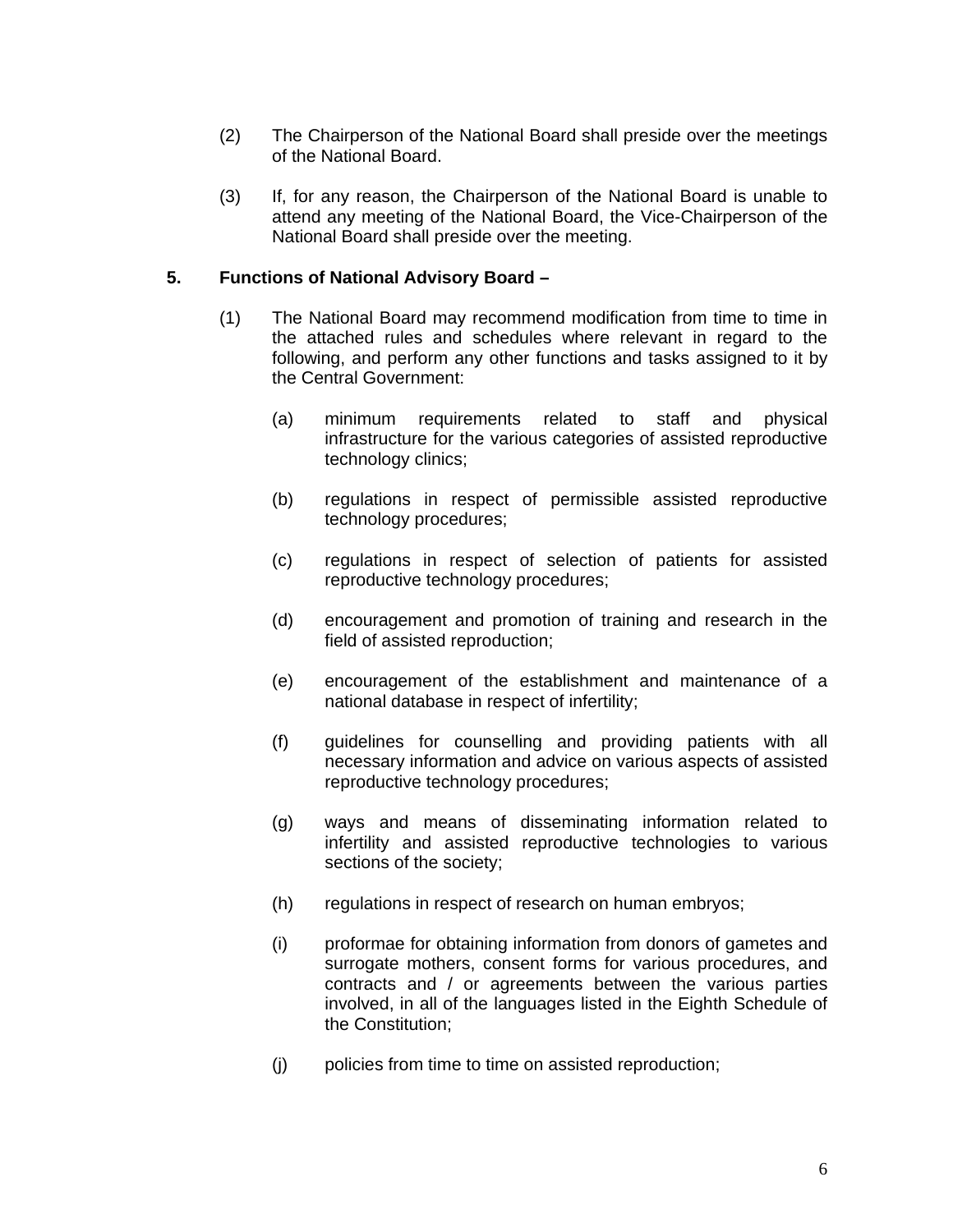### **6. Establishment of State Boards –**

- (1) Every State Government shall, within 180 days of the issue of the notification under sub-section (1) of section 3, by notification in the Official Gazette, establish a State Board for Assisted Reproductive Technology to exercise the jurisdiction and powers and discharge the functions and duties conferred or imposed on the State Boards by or under this Act.
- (2) The State Boards shall consist of such number of members, not exceeding twelve, as may be prescribed by the State Government and, unless the rules otherwise provide, the State Boards shall consist of the following members, namely –
	- (a) The Secretary of the Department of Health and Family Welfare, who shall be Chairperson, *ex officio;*
	- (b) The nominee of an Indian professional society concerned primarily with assisted reproduction who shall be the Vice Chairperson, ex officio;
	- (c) An officer not below the rank of a Joint Secretary, who shall be the Member-Secretary of the Board;
	- (d) Up to nine other members of whom at least four shall be women – who shall be experts in the fields of assisted reproduction, gynaecology, embryology, andrology, bioethics, mammalian reproduction, medical genetics, social science, law, or human rights, to be nominated by the State Government.
	- (3) The Chairman of the State Board shall nominate a Vice Chairman from among its members.

### **7. Meetings of State Boards –**

- (1) The State Board shall meet as and when necessary, but not less than three times a year, and at such time and place as the Chairperson of the State Board may think fit.
- (2) The Chairperson of the State Board shall preside over the meetings of the State Board.
- (3) If for any reason the Chairperson of the State Board is unable to attend any meeting of the State Board, the Vice Chairperson of the State Board shall preside over the meeting.

#### **8. Powers and functions of State Boards –**

(1) Subject to the provisions of this Act and the rules and regulations adopted thereunder, the State Board shall have the responsibility for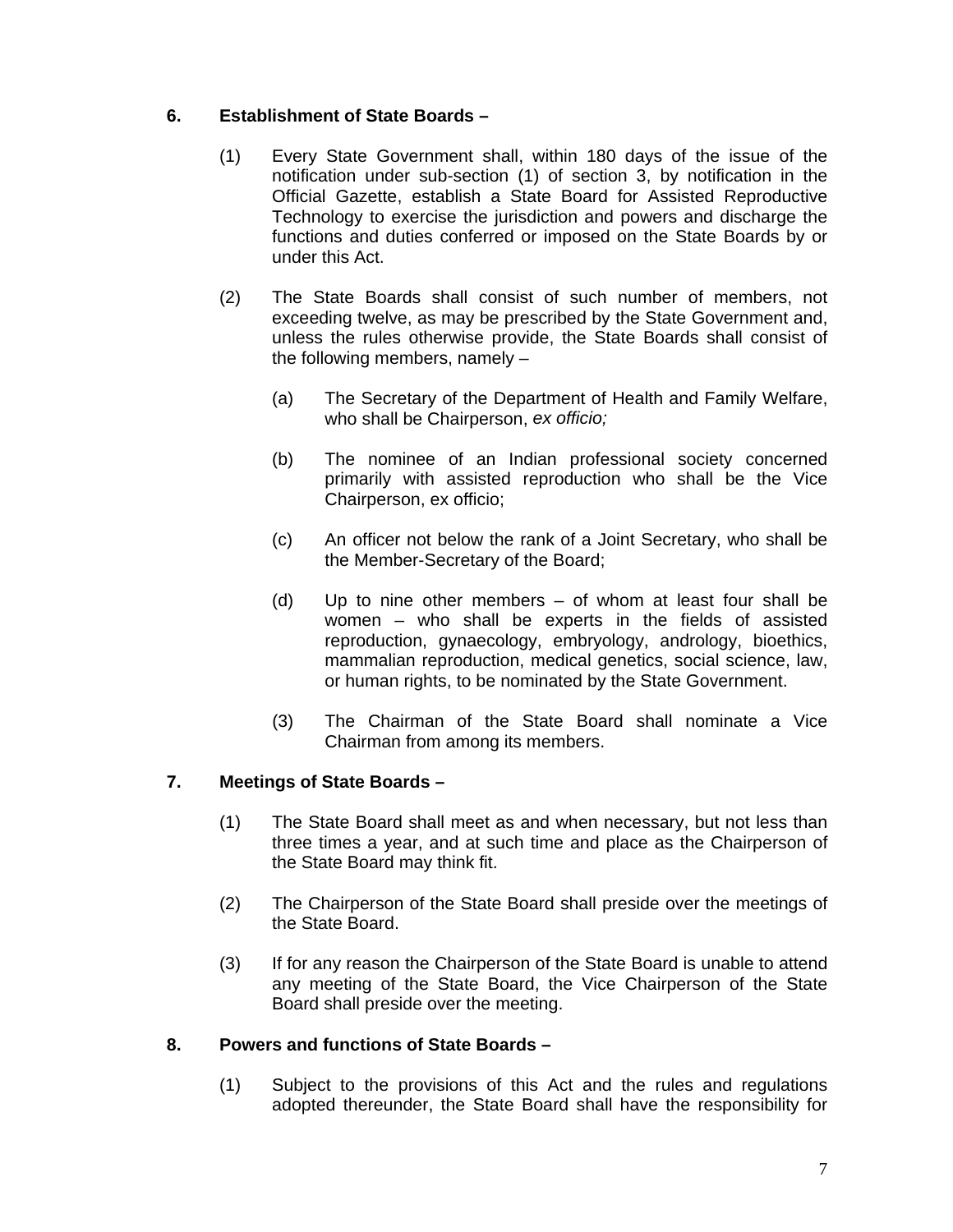laying down the policies and plans for assisted reproduction in the State.

- (2) Without prejudice to the generality of the provisions contained in subsection (1) of this section, the State Board, taking into account the recommendations, policies and regulations of the National Board, may –
	- (a) advise the State Government to constitute a Registration Authority or Authorities as required, at least of six experts in assisted reproduction technology or a related field, for the use of assisted reproductive technology in the State;
	- (b) monitor the functioning of the Registration Authority subject, in particular, to the guidelines laid down by the National Advisory Board;
	- (c) coordinate the enforcement and implementation of the policies and guidelines for assisted reproduction;
	- (d) constitute advisory committees consisting of experts in the field of assisted reproduction and related fields at the State or district level, to make recommendations on different aspects of assisted reproduction;
	- (e) perform such other functions prescribed under this Act;
- (3) Notwithstanding anything contained in section 12 of this Act, the State Board may, *suo moto*, whether on the basis of a complaint or otherwise, examine and review any decision of the Registration Authority.
- (4) In the exercise of its functions under this Act, the State Board shall give such directions or pass such orders as are necessary, with reasons to be recorded in writing.

#### **9. Term of office, conditions of service, etc., of Chairperson and other members of State Boards** –

- (1) Before appointing any person as the Chairperson or other member, the appropriate Government shall satisfy itself that the person's integrity is such that his / her professional interest shall not affect prejudicially his functions as such member.
- (2) The Chairperson and every other Member shall hold office for such period, not exceeding five years, as may be specified by the appropriate government in the order of his appointment, but shall be eligible for re-appointment.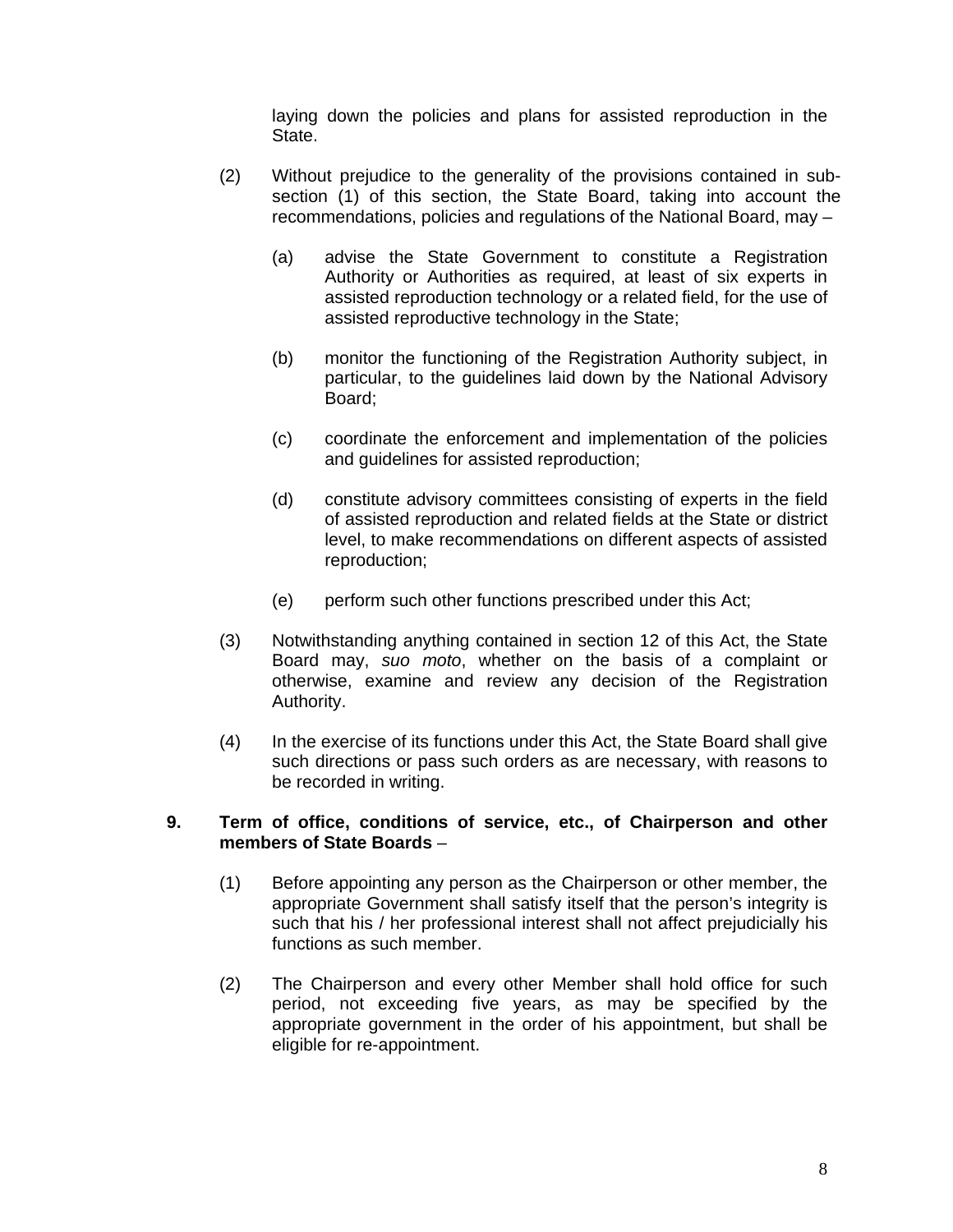- (3) Notwithstanding anything contained in sub-section (1) of this section, a member may by writing under his / her hand and addressed to the appropriate Government resign his / her office at any time;
- (4) A vacancy caused by the resignation or removal of the Chairperson or any other member shall be filled by fresh appointment.
- (5) In the event of the occurrence of a vacancy in the office of the Chairperson by reason of his / her death, resignation or otherwise, such one of the members as the appropriate Government may, by notification, authorise in this behalf, shall act as the Chairperson till the date on which a new Chairperson, appointed in accordance with the provisions of this Act to fill such vacancy, takes charge of the office.
- (6) When the Chairperson is unable to discharge his / her functions owing to absence, illness or any other cause, the Vice Chairperson shall discharge the function of the Chairpersons, till the date on which the Chairperson resumes his duties.
- (7) The salaries and allowances payable to and the other terms and conditions of service of the Chairperson and other members shall be such as may be prescribed: provided that neither the salary and allowances nor the other terms and conditions of service of the Chairperson or any other member shall be varied to his disadvantage after his appointment.
- (8) The Chairperson and every other member shall, before entering upon his / her office make a declaration of fidelity and secrecy in the form set out in the Schedule.
- (9) The Chairperson ceasing to hold office as such shall not hold any appointment or be connected with the management or administration in any company, hospital, clinic, society, trust or other undertaking in relation to which any matter has been the subject matter of consideration before the State Board, for a period of three years from the date on which he ceases to hold such office.

#### **10. Procedure of State Boards –**

- (1) Subject to the provisions of this Act, the State Board shall have powers to  $-$ 
	- (a) regulate the procedure and conduct of the business;
	- (b) delegate its powers or functions to such persons or authorities as prescribed in the rules or regulations made under this Act.
- (2) The State Boards shall, for the purposes of any inquiry or for any other purpose under this Act, have the powers to –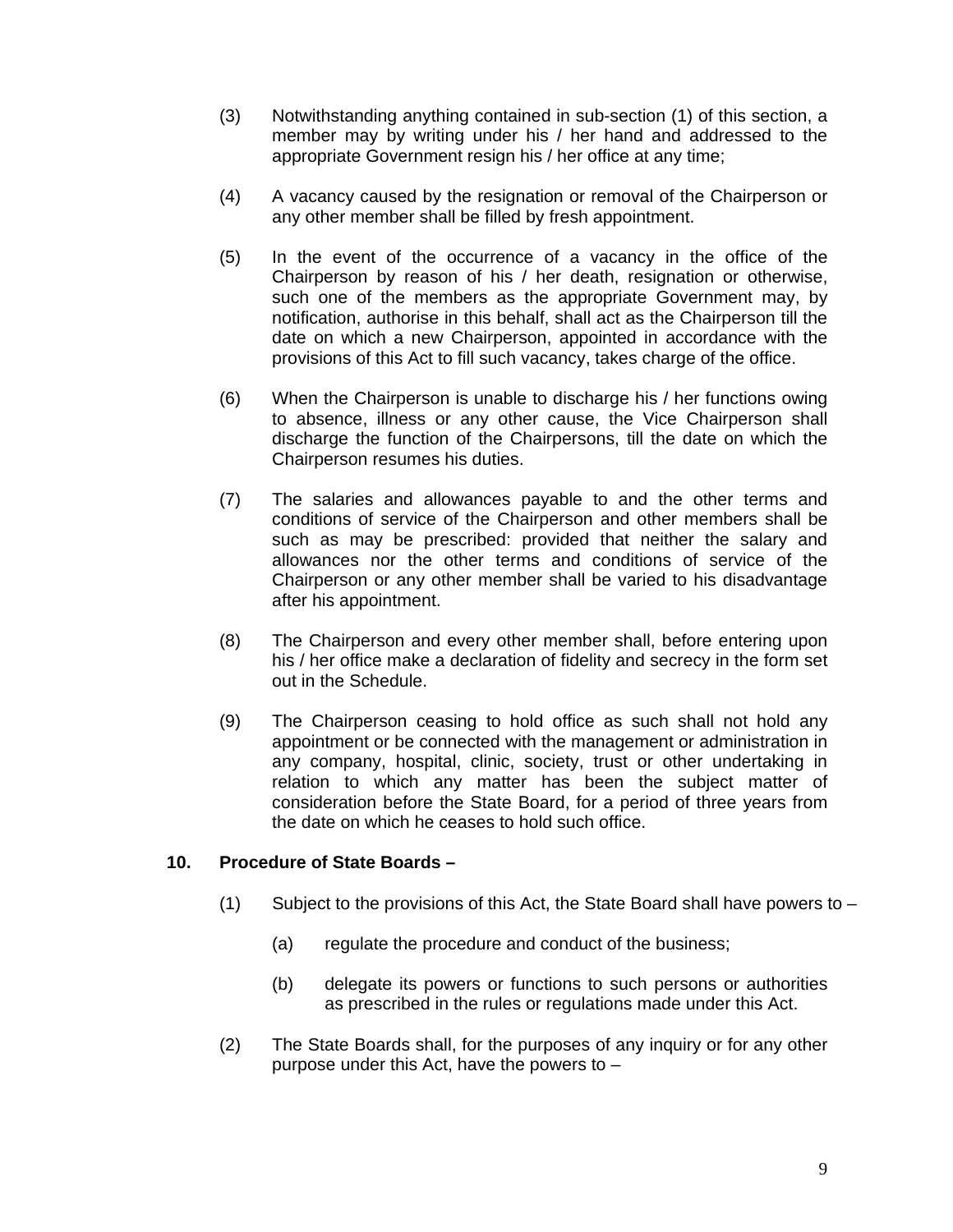- (a) summon and enforce the attendance of any witness and examine him / her on oath;
- (b) order the discovery and production of document or other material objects producible as evidence;
- (c) receive evidence on affidavit;
- (d) requisition any public record from any court or office;
- (e) issue any order for the examination of witnesses;
- (f) any other matter which may be prescribed.

#### **11. Constitution and functions of the Registration Authority –**

- (1) The State Government shall constitute the Registration Authority as per the advise of the State Board, within a period of three months of the advise.
- (2) The Registration Authority shall have a full-time Chairman of the level of a Secretary to the State Government, who shall be a recognised expert in assisted reproductive technology or a related field.
- (3) The other members of the Registration Authority shall be part-time members, and shall be adequately compensated for their services.
- (4) Before appointing any member of the Registration Authority, the Government shall satisfy itself that his / her integrity is such that his / her professional interest shall not affect prejudicially his / her functions as a member.
- (5) The Registration Authority shall be provided by the State Government with adequate supporting staff and secretarial assistance, and suitable accommodation.
- (6) The Registration Authority shall issue an appropriate letter granting or rejecting registration to an assisted reproductive technology clinic.

#### **12. Proceedings before State Boards to be judicial proceedings –**

(1) Every State Board shall be deemed to be a civil court and when any offence as is described in this Act is committed in the view or presence of the State Board, the State Board may, after recording the facts constituting the offence and the statement of the accused as provided for in the Code of Criminal Procedure, 1973, forward the case to a Magistrate having jurisdiction to try the same, and the Magistrate to whom any such case is forwarded shall proceed to hear the complaint against the accused as if the case has been forwarded to him under section 346 of the Code of Criminal Procedure, 1973.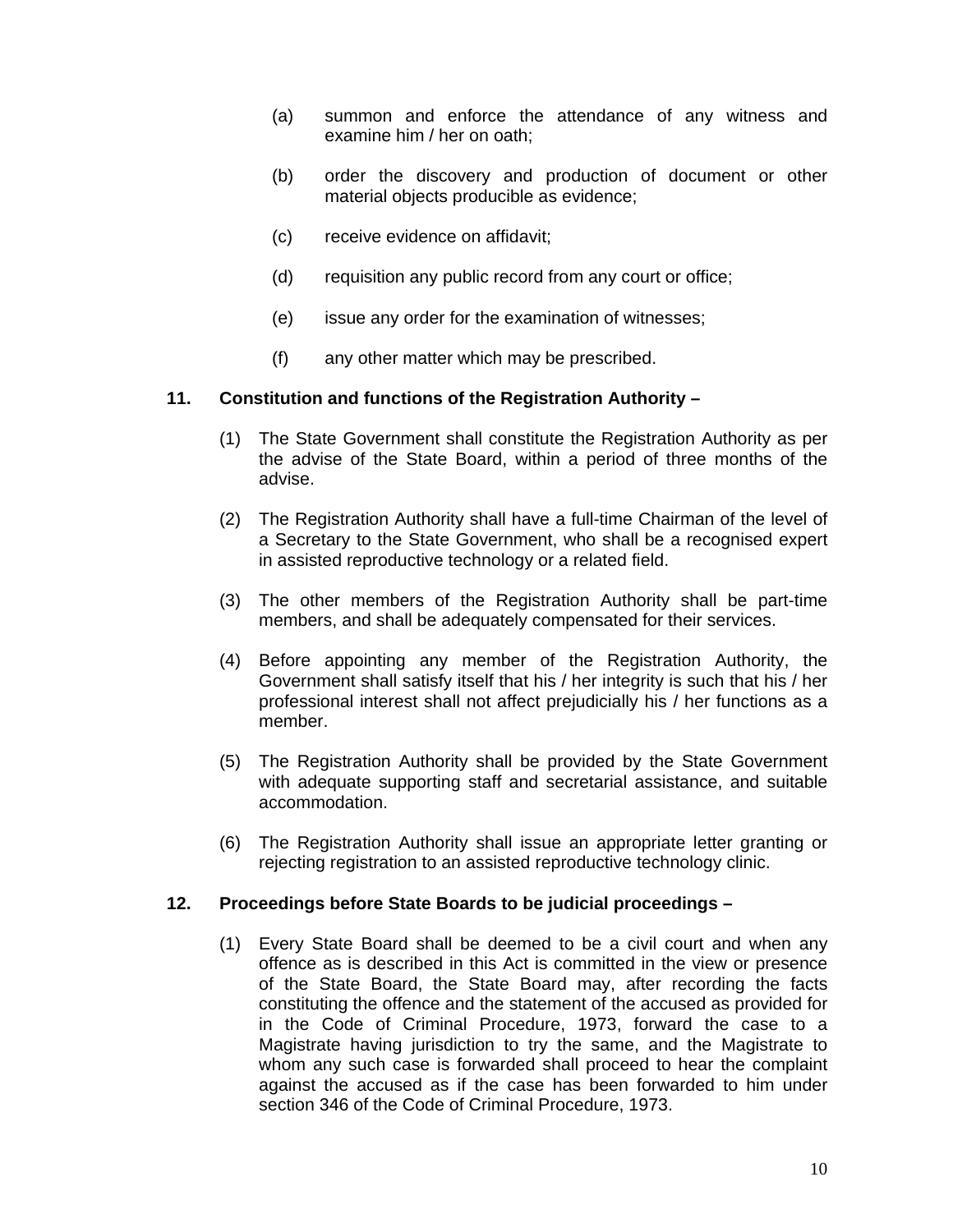(2) Every proceeding before a State Board shall be deemed to be a judicial proceeding within the meaning of sections 193 and 228, and for the purposes of section 196 of the Indian Penal Code, and the Board shall be deemed to be a civil court for all the purposes of section 195 and Chapter XXVI of the Code of Criminal Procedure, 1973.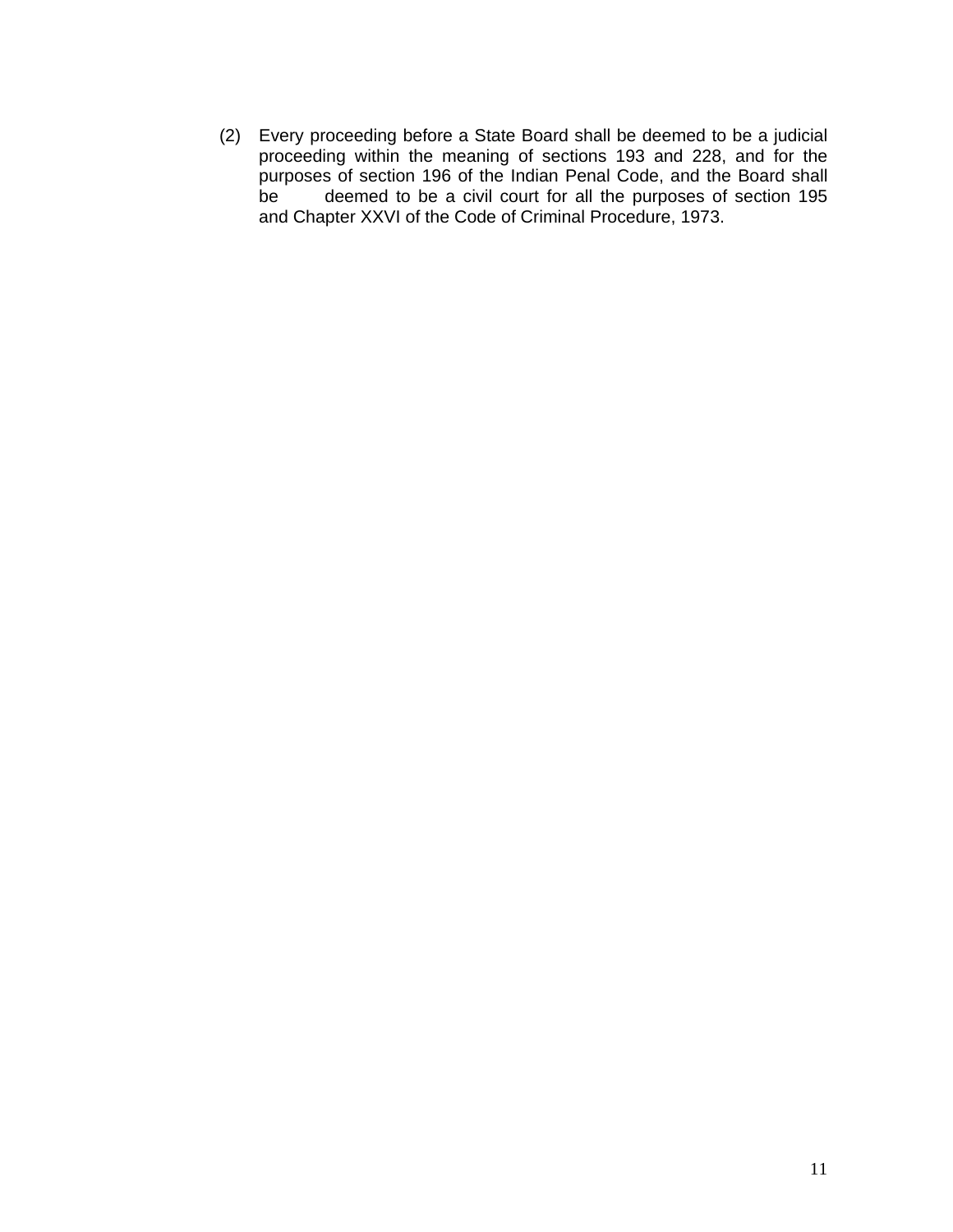## **CHAPTER - III**

### **PROCEDURES FOR REGISTRATIONS AND COMPLAINTS**

### **13. Registration and accreditation of clinics –**

- (1) All assisted reproductive technology clinics shall, within such period and in such form and manner as may be prescribed, register themselves with the Registration Authority.
- (2) An application for registration by an assisted reproductive technology clinic under sub-section (1) of this section shall contain the particulars of the applicant including all details of techniques and procedures of assisted reproductive technology practiced at such clinic.
- (3) The State Board may, subject to such terms and conditions as may be prescribed, register any assisted reproductive technology clinic on the basis of the techniques and procedures of assisted reproductive technology practiced at such clinic, such as –
	- (a) infertility treatment, including Intra-Uterine Insemination (IUI), Artificial Insemination with Husband's semen (AIH), and Artificial Insemination using Donor Semen (AID), involving the use of donated or collected gametes;
	- (b) infertility treatment involving the use and creation of embryos outside the human body;
	- (c) processing or storage of embryos;
	- (d) research.
- (4) Notwithstanding anything contained in this Act or any of the Rules made thereunder, no assisted reproductive technology clinic performing any of the functions under sub-section (3) of this section, or any other advanced diagnostic, therapeutic or research functions, shall practice any aspect of such diagnosis, therapy or research without a certificate of accreditation issued by the State Board.
- (5) The practice of any aspect of assisted reproductive technology in contravention of the provisions of this section shall constitute an offence under this Act.
- (6) Assisted reproductive technology clinics registered under this Act shall be deemed to have satisfied the provisions of the PC & PNDT Act, 1994 [amended in 2002], and shall not be required to seek a separate registration under the said Act.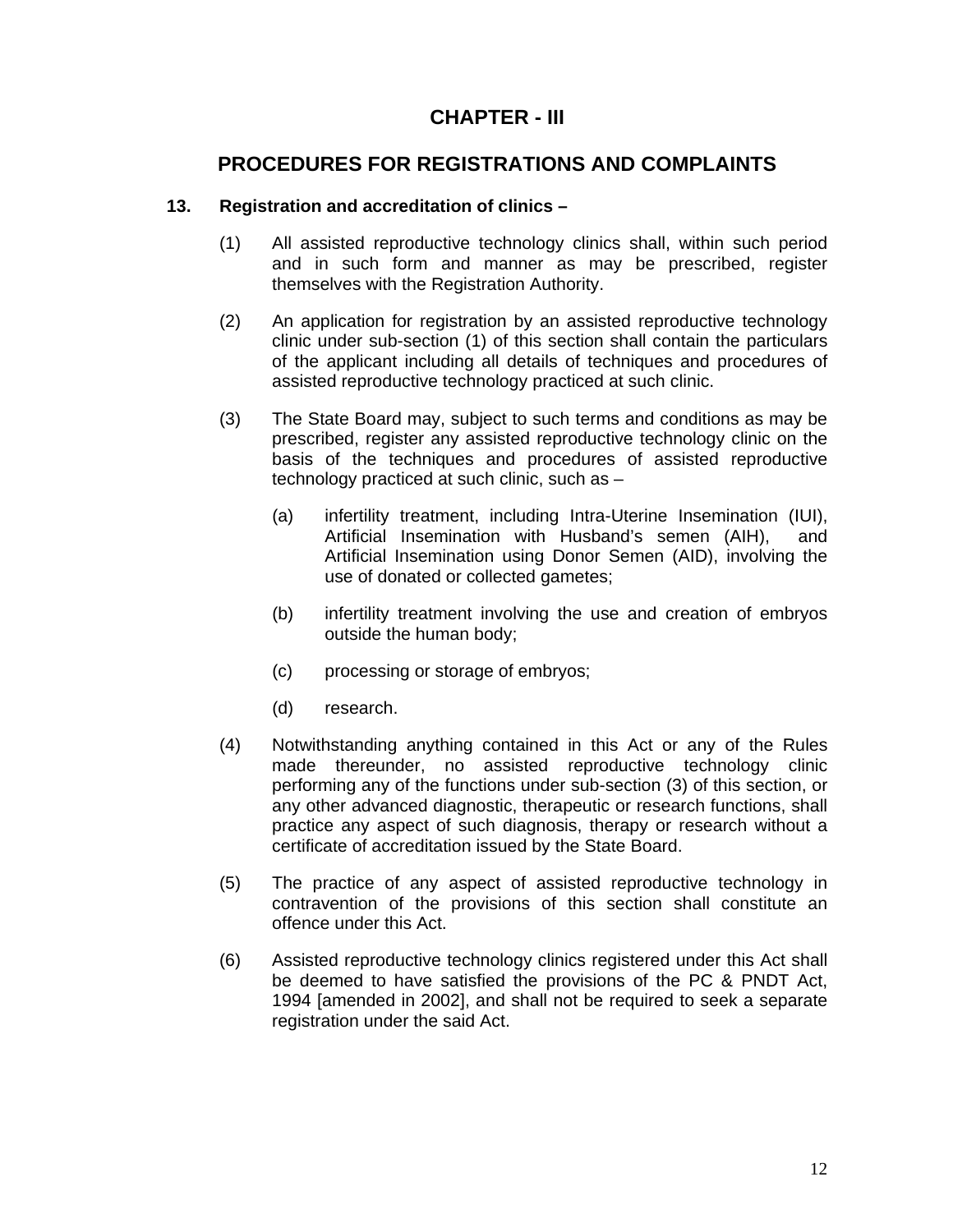### **14. Who may apply for registration –**

- (1) Assisted reproductive technology clinics, ART banks and research organizations using human embryos, operative on the date of notification of this Act, shall obtain a temporary registration within six months of the notification of the State Registration Authority by the State Board, and regular registration within 18 months of the above notification. If an assisted reproductive technology clinic that has applied for temporary registration under this clause to the State Registration Authority does not receive the registration or hear from the above Authority within 60 days of the receipt of the application by the Authority, the clinic would be deemed to have received the temporary registration.
- (2) No assisted reproductive technology clinic, ART bank or research organisation using human embryos, other than the ones specified above, shall practice any aspect of assisted reproductive technology, or carry out any research on or using human embryos, or use any premises for such purposes, without a registration under this Act.
- (3) Any assisted reproductive technology clinic or ART bank or research organisation using human embryos, by whatsoever name called, may apply to the Registration Authority for registration to operate the clinic, ART bank or research organisation in accordance with the procedure and criteria laid down in this Act.
- (4) Every application under sub-section (2) of this section shall be in such form and shall be accompanied by such fee and such documents as may be prescribed by the State Government.

#### **15. Grant of registration –**

- (1) The Registration Authority may, if it is satisfied that the criteria specified in the Rules have been met, grant registration to the applicant for a term of three years under such terms and conditions as it thinks fit.
- (2) The Registration Authority shall, within one month of a registration being granted under this section, report such registration to the State Board.
- (3) The State Board shall maintain a record of all registrations applied for and granted under this section.
- (4) No registration shall be granted unless the Registration Authority, or such authorised person or persons acting on its behalf, have inspected the premises of the applicant.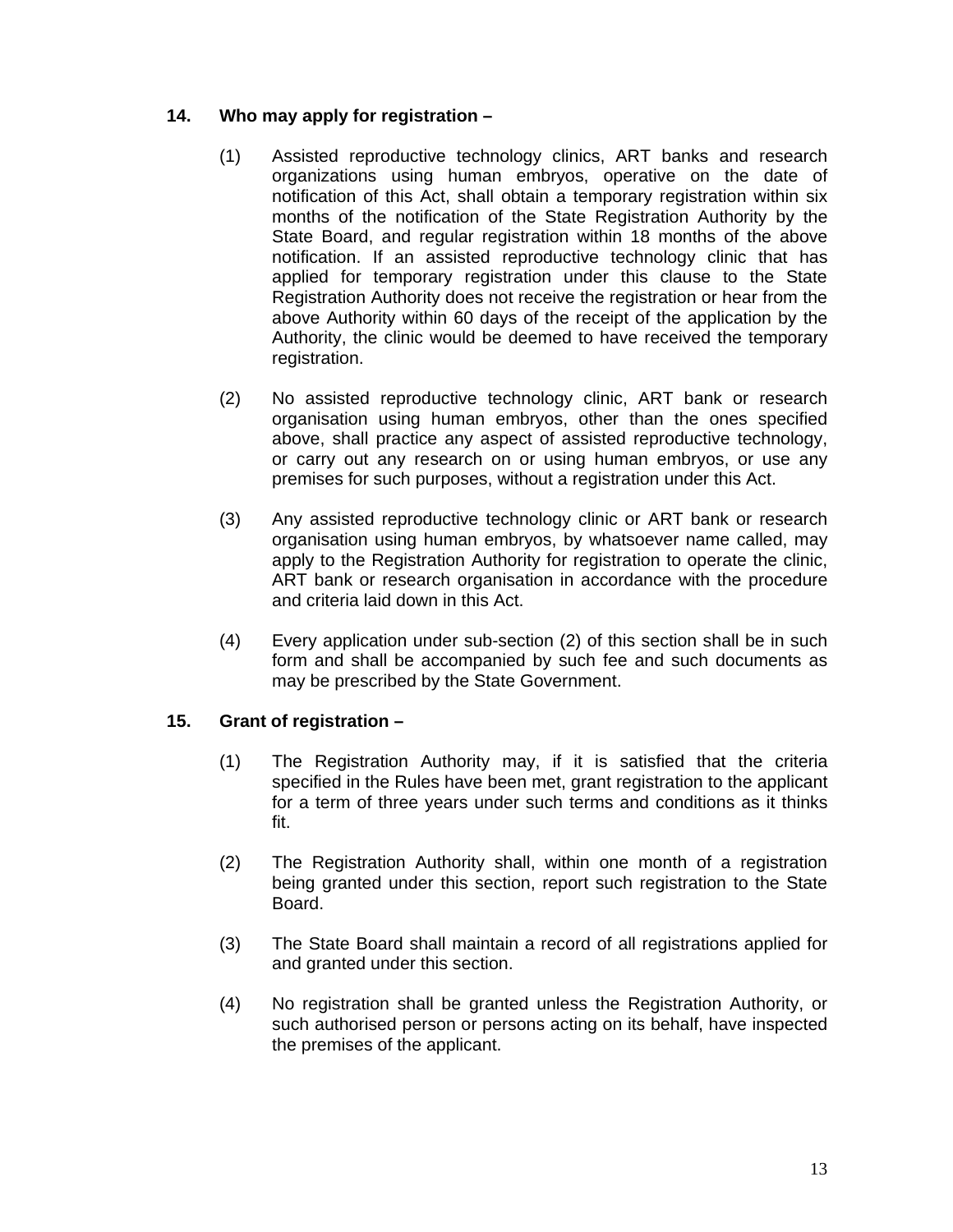### **16. Renewal, suspension or revocation of registration –**

- (1) The Registration Authority may, on an application made to it in such form and manner as may be prescribed, renew a registration granted under the provisions of this Act with effect from the date of its expiry if it is satisfied that the criteria prescribed in the Schedule continue to be met.
- (2) The Registration Authority may at any time suspend the operation of a registration and call upon the holder of the registration to produce such documents or furnish such evidence as may be required if it has reasonable grounds to believe that the terms and conditions of the registration have not been met.
- (3) When acting under sub-section (2) of this section, the Registration Authority shall either revoke the registration or continue the registration, as the case may be, after giving the holder of the registration adequate opportunity to be heard.
- (4) The Registration Authority shall inform the concerned State Board of every assisted reproductive technology clinic in respect of which it has granted, renewed, revoked or denied a registration under this Act within one month of such an action being taken.
- (5) The Registration Authority shall be deemed to have granted renewal for three years to the applicant if the applicant does not receive a definitive communication from the Registration Authority regarding the renewal application within sixty days of the receipt of the application in the office of the Registration Authority.
- **17. Registration Authority to inspect premises** In the exercise of its powers under this Act, the Registration Authority shall have the power to inspect, with or without prior notice on a working day during working hours, any premises or call for any document or material in the discharge of its powers and functions.
- **18. Applicability to ART banks and research organisations** The provisions of sections 13 to 16, as relevant, shall apply also to ART banks and research organisations using human embryos.

### **19. Appeal to the State Board –**

- (1) Any person aggrieved by the decision of the Registration Authority made under this Act may, within such period and in such manner and form as may be prescribed, prefer an appeal to the State Board.
- (2) On receipt of an appeal under sub-section (1) of this section, the State Board may, after giving an opportunity to the appellant to be heard, and after making such further inquiry as it thinks fit, confirm, modify or set aside the decision of the Registration Authority, within three months of the receipt of the appeal.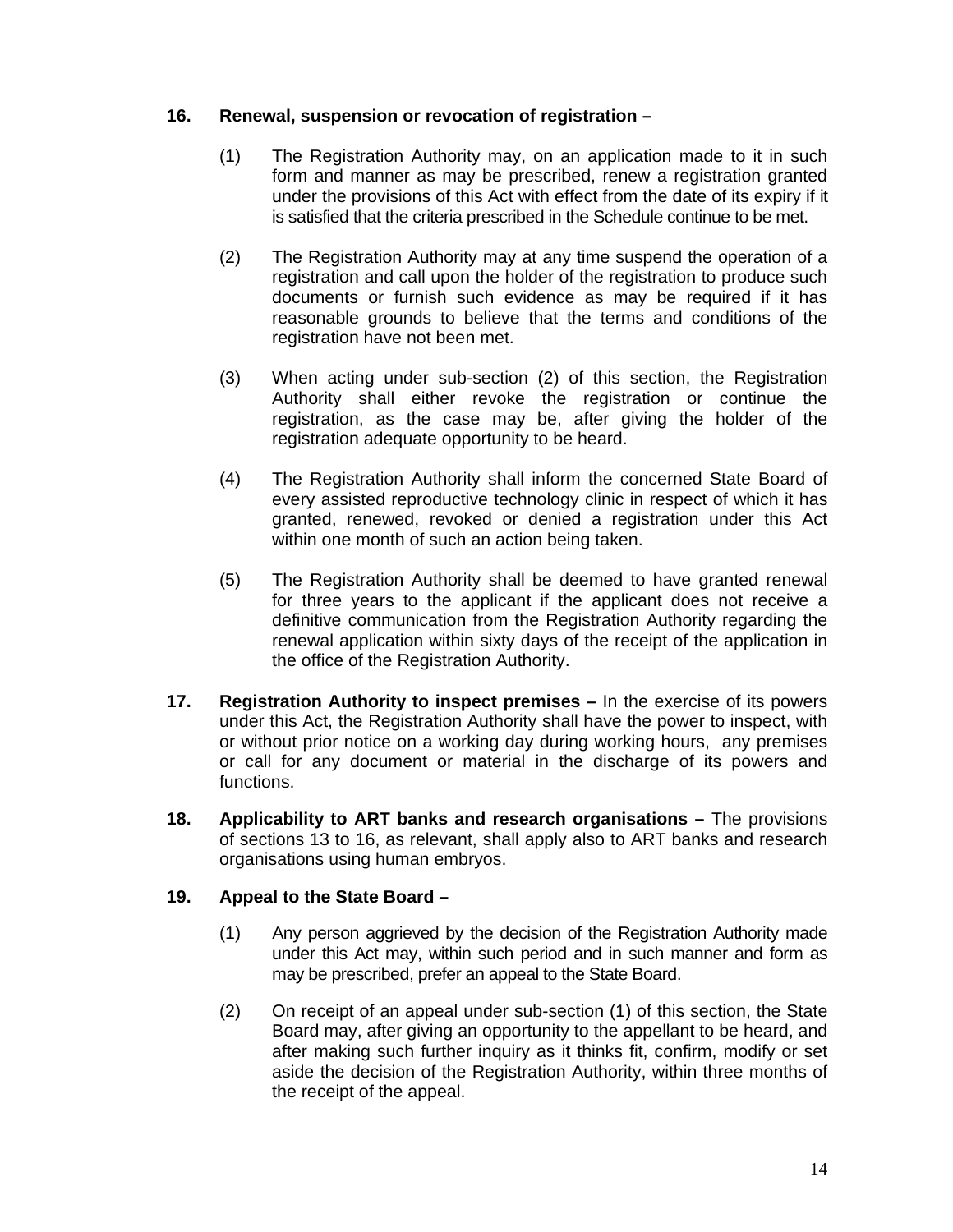## **CHAPTER - IV**

## **DUTIES OF AN ASSISTED REPRODUCTIVE TECHNOLOGY CLINIC**

### **20. General duties of assisted reproductive technology clinics –**

- (1) Assisted reproductive technology clinics shall ensure that patients, donors of gametes and surrogate mothers are eligible to avail of assisted reproductive technology procedures under the criteria prescribed by the rules under this Act and that they have been medically tested for such diseases, sexually transmitted or otherwise, as may be prescribed and all other communicable diseases which may endanger the health of the parents, or any one of them, surrogate or child.
- (2) It shall be the responsibility of an assisted reproductive technology clinic to obtain, from ART bank(s), all relevant information, other than the name, personal identity and address, of possible gamete donors, and assist the couple or individual desirous of the donation, to choose the donor.
- (3) When an ART bank receives a request from an assisted reproductive technology clinic for a donor oocyte, a responsible member of the staff of the ART bank will accompany the particular donor to the assisted reproductive technology clinic, and obtain a written agreement from the authority designated for this purpose by the clinic, that the clinic shall, under no circumstances (except when asked by a court of law), reveal the identity of the donor to the recipient couple or individual or to anyone else; the clinic shall also ensure that all its staff is made aware of the fact that any step leading to disclosure of the identify (i.e., name and address) to the recipient couple or individual or to anyone else, shall amount to an offence punishable under this Act.
- (4) Either of the parties seeking assisted reproductive technology treatment or procedures shall be entitled to specific information in respect of donor of gametes including, but not restricted to, height, weight, ethnicity, skin colour, educational qualifications, medical history of the donor, provided that the identity, name and address of the donor is not made known.
- (5) Assisted reproductive technology clinics shall obtain donor gametes from ART banks that have ensured that the donor has been medically tested for such diseases, sexually transmitted or otherwise, as may be prescribed and all other communicable diseases which may endanger the health of the parents, or any one of them, surrogate or child.
- (6) Assisted reproductive technology clinics shall provide professional counselling to patients or individuals about all the implications and chances of success of assisted reproductive technology procedures in the clinic and in India and internationally, and shall also inform patients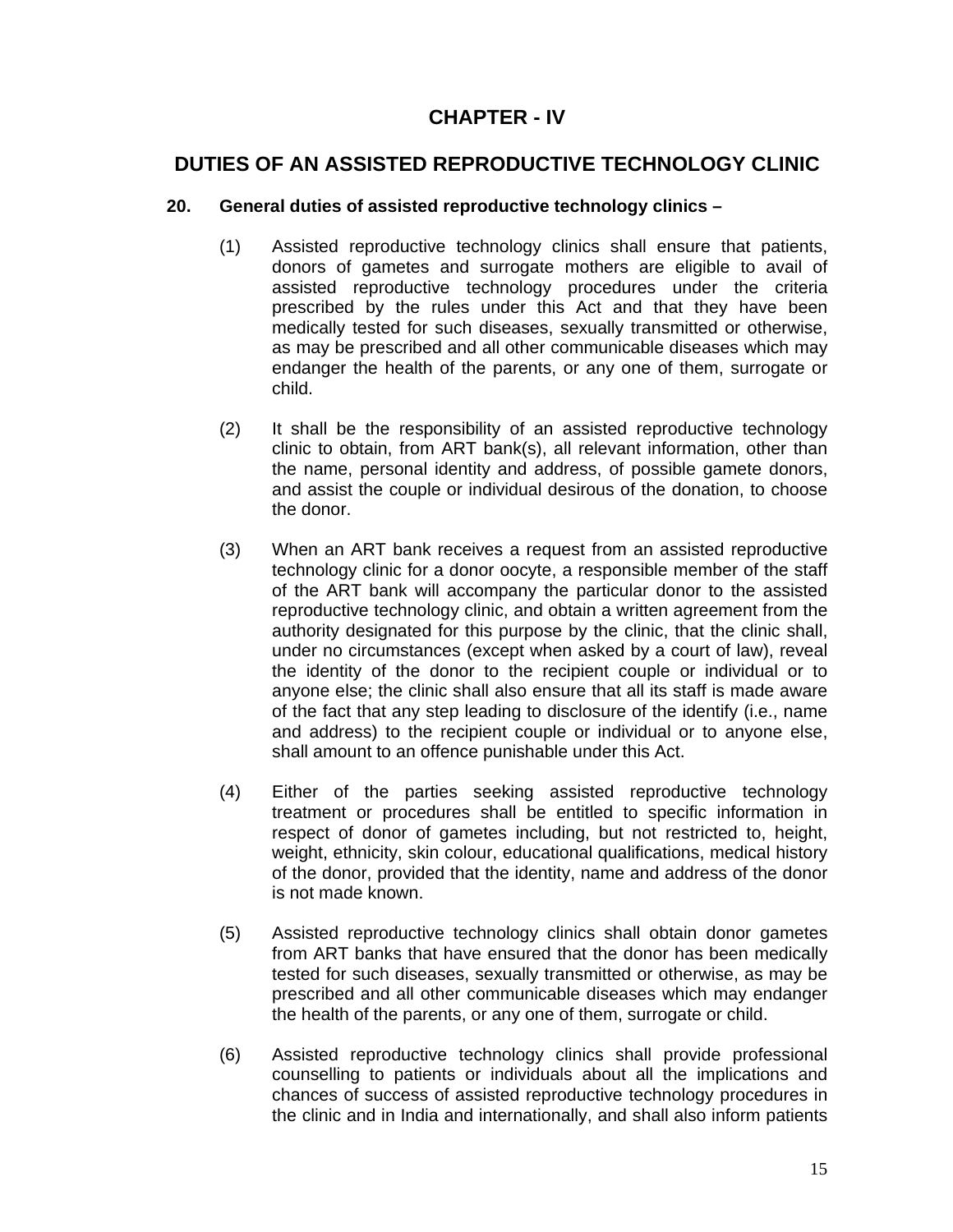and individuals of the advantages, disadvantages and cost of the procedures, their medical side effects, risks including the risk of multiple pregnancy, the possibility of adoption, and any such other matter as may help the couple or individual arrive at a decision that would be most likely to be the best for the couple or individual.

- (7) Assisted reproductive technology clinics shall make couples or individuals, as the case may be, aware of the rights of a child born through the use of assisted reproductive technology.
- (8) Assisted reproductive technology clinics shall explain to couples or individuals, as the case may be, the choice or choices of treatment available to them and the reason or reasons of the clinic for recommending a particular treatment, and shall clearly explain the advantages, disadvantages, limitations and cost of any recommended or explained treatment or procedure.
- (9) Assisted reproductive technology clinics shall ensure that information about clients, donors and surrogate mothers is kept confidential and that information about assisted reproductive technology treatment shall not be disclosed to anyone other than a central database to be maintained by the Department of Health Research, except with the consent of the person or persons to whom the information relates, or in a medical emergency at the request of the person or persons or the closest available relative of such person or persons to whom the information relates, or by an order of a court of competent jurisdiction.
- (10) No assisted reproductive technology clinic shall consider conception by surrogacy for patients for whom it would normally be possible to carry a baby to term. Provided that where it is determined that unsafe or undesirable medical implications of such conception may arise, the use of surrogacy may be permitted.
- (11) Assisted reproductive technology clinics shall provide to couples or individuals, as the case may be, a pre-stamped self-addressed envelop to inform the clinic of the results of the assisted reproductive technology procedure performed for the couple or the individual.
- (12) No assisted reproductive technology clinic shall obtain or use sperm or oocyte donated by a relative or known friend of either of the parties seeking assisted reproductive technology treatment or procedures.
- (13) Every assisted reproductive technology clinic shall establish a mechanism to look into complaints in such manner as may be prescribed.
- (14) No assisted reproductive technology procedure shall be performed on a woman below 21 years of age, and any contravention of this stipulation shall amount to an offence punishable under this Act.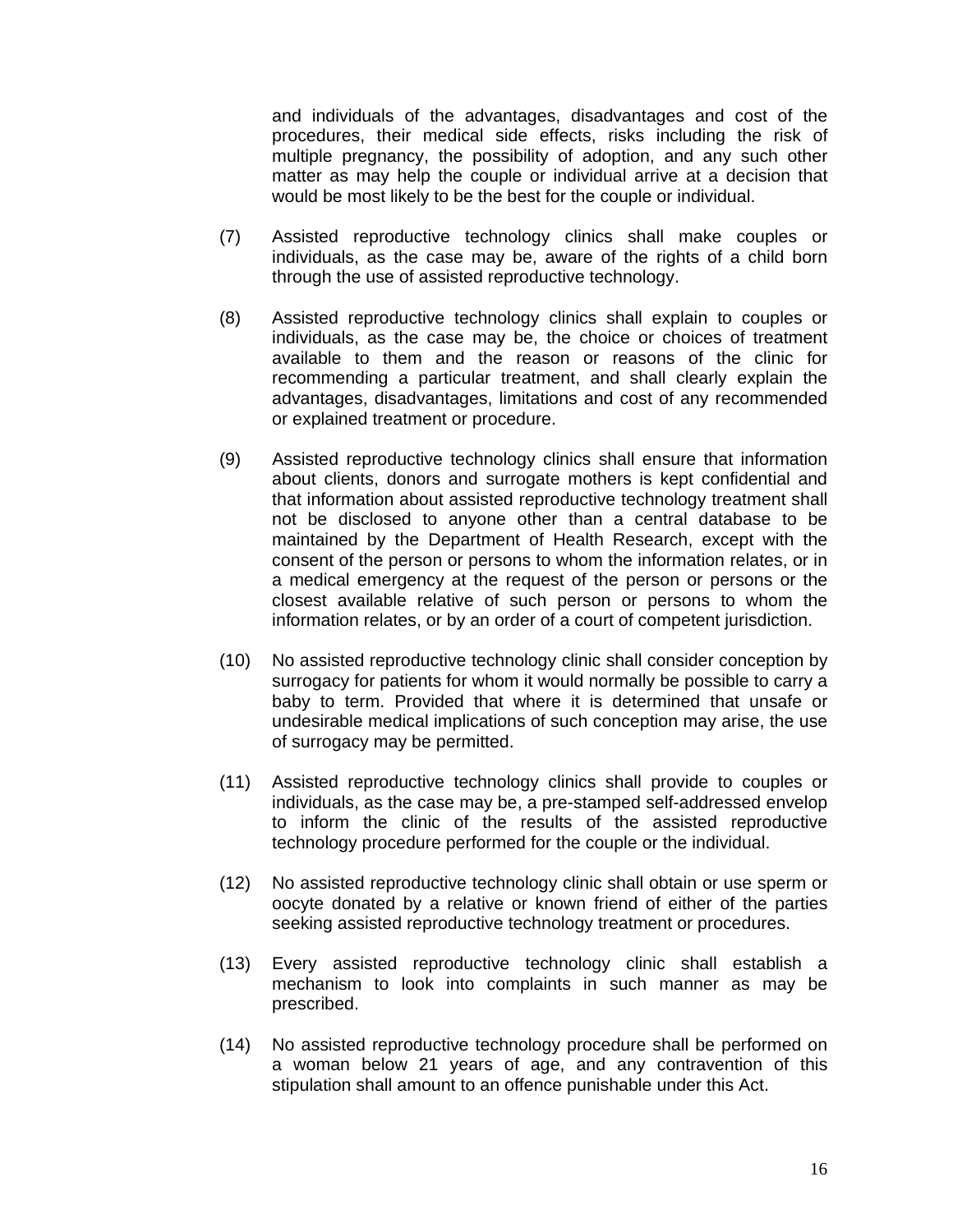- (15) All assisted reproductive technology clinics shall issue to the infertile couple / individual a discharge certificate stating details of the assisted reproductive technology procedure(s) performed on the couple / individual.
- (16) Only a registered ART bank (and no other organization) shall be authorised to advertise for, procure or provide semen, oocyte donor or surrogate mother.

#### **21. Duty of the assisted reproductive technology clinic to obtain written consent –**

- (1) No assisted reproductive technology clinic shall perform any treatment or procedure of assisted reproductive technology without the consent in writing of all the parties seeking assisted reproductive technology to all possible stages of such treatment or procedures including the freezing of embryos.
- (2) No assisted reproductive technology clinic shall freeze any human embryos without specific instructions and consent in writing from all the parties seeking assisted reproductive technology in respect of what should be done with the gametes or embryos in case of death or incapacity of any of the parties.
- (3) No assisted reproductive technology clinic shall use any human reproductive material to create an embryo or use an in vitro embryo for any purpose without the specific consent in writing of all the parties to whom the assisted reproductive technology relates.
- (4) The consent of any of the parties obtained under this section may be withdrawn at any time before the embryos or the gametes are transferred to the concerned woman's uterus.

#### **22. Duty of the assisted reproductive technology clinic to keep accurate records –**

- (1) All assisted reproductive technology clinics shall maintain detailed records, in such manner as may be prescribed, of all donor oocytes, sperm or embryos used, the manner and technique of their use, and the individual or couple or surrogate mother, in respect of whom it was used.
- (2) All assisted reproductive technology clinics will, as and when such central facilities are established, put on line all information available to them in regard to progress of the patient (such as biochemical and clinical pregnancy) within seven days of the information being available, withholding the identity of the patient.
- (3) Records maintained under sub-section (1) of this section shall be maintained for at least a period of ten years, upon the expiry of which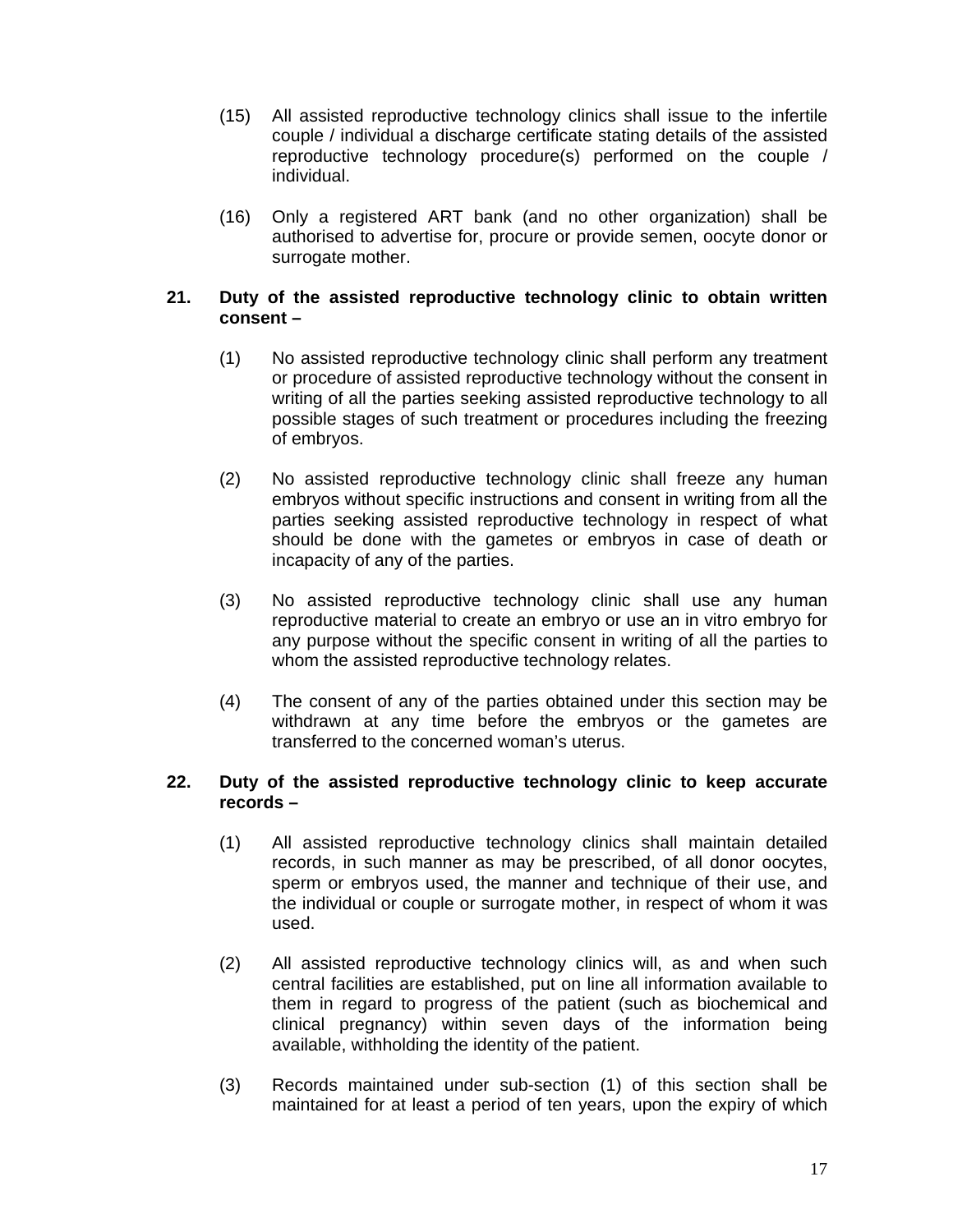the assisted reproductive technology clinic shall transfer the records to a central database of a, national ART registry to be set up by the Department of Health Research at the Hqrs of the ICMR.

(4) In the event of the closure of any assisted reproductive technology before the expiry of the period of ten years under sub-section (2) of this section, the assisted reproductive technology clinic or ART bank shall immediately transfer the records to a central database of a, national ART registry to be set up by the Department of Health Research at the Hqrs of the ICMR

#### **23. Duties of assisted reproductive technology clinics using gametes and embryos –**

- (1) Assisted reproductive technology clinics shall harvest oocytes in accordance with such regulations of the National Board or concerned State Board or any rule as may be prescribed under this Act.
- (2) The number of oocytes or embryos that may be placed in a woman in any one cycle shall be according to the rules and regulations provided under this Act.
- (3) No woman should be treated with gametes or embryos derived from the gametes of more than one man or woman during any one treatment cycle.
- (4) An assisted reproductive technology clinic shall never mix semen from two individuals before use.
- (5) Where a multiple pregnancy occurs as a result of assisted reproductive technology, the concerned assisted reproductive technology clinic shall inform the patient immediately of the multiple pregnancy and its medical implications and may carry out foetal reduction after appropriate counselling.
- (6) The collection of gametes from a person whose death is imminent shall only be permissible if such person's spouse intends to avail assisted reproductive technology to have a child.
- (7) No assisted reproductive technology clinic shall use ova that are derived from a foetus, in any process of in vitro fertilisation.
- (8) No assisted reproductive technology clinic shall utilise any semen, whether from an ART bank or otherwise, for any aspect of assisted reproductive technology unless such semen is medically analysed in such manner as may be prescribed.
- (9) Any contravention of stipulation under sub-section 3, 4, 7 and 8 of this section shall amount to an offence under this Act.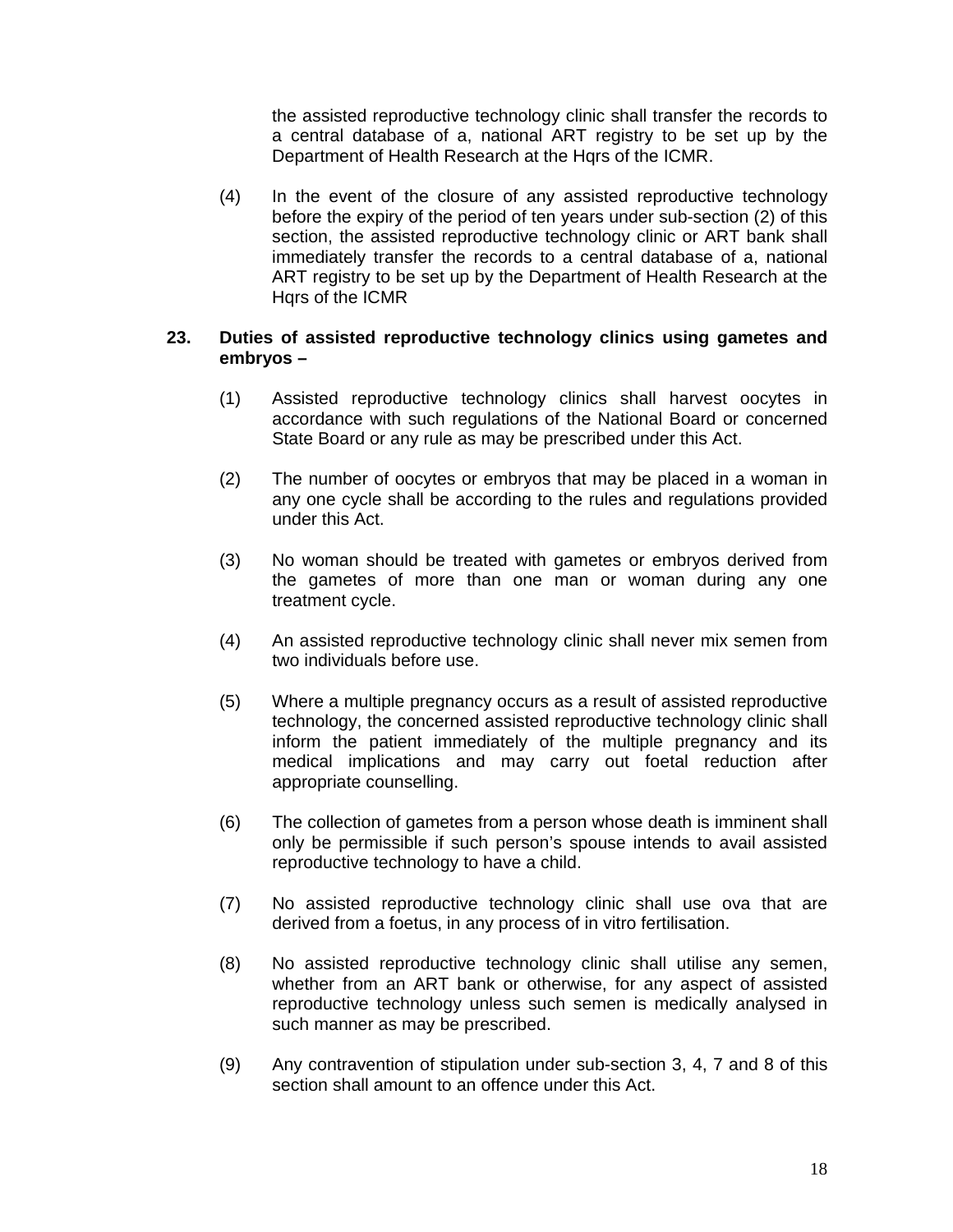### **24. Pre-implantation Genetic Diagnosis –**

- (1) Pre-implantation Genetic Diagnosis shall be used only to screen the embryo for known, pre-existing, heritable or genetic diseases or as specified by the Registration Authority.
- (2) Destruction or donation (with the approval of the patient) to an approved research laboratory for research purposes, of an embryo after Pre-implantation Genetic Diagnosis, shall be done only when the embryo suffers from pre-existing, heritable, life-threatening or genetic diseases
- (3) The State Board may lay down such other conditions as it deems fit in the interests of Pre-implantation Genetic Diagnosis.

#### **25. Sex selection –**

- (1) No assisted reproductive technology clinic shall offer to provide a couple with a child of a pre-determined sex.
- (2) It shall be a criminal offence and it is prohibited for anyone to do any act, at any stage, to determine the sex of the child to be born through the process of assisted reproductive technology.
- (3) No person shall knowingly provide, prescribe or administer any thing that would ensure or increase the probability that an embryo shall be of a particular sex, or that would identify the sex of an in vitro embryo, except to diagnose, prevent or treat a sex-linked disorder or disease.
- (4) No assisted reproductive technology clinic will carry out any assisted reproductive technology procedure to separate, or yield fractions enriched in sperm of X or Y variations.
- (5) Any contravention of stipulation under sub-section 1, 2, 3 and 4 of this section shall amount to an offence under this Act.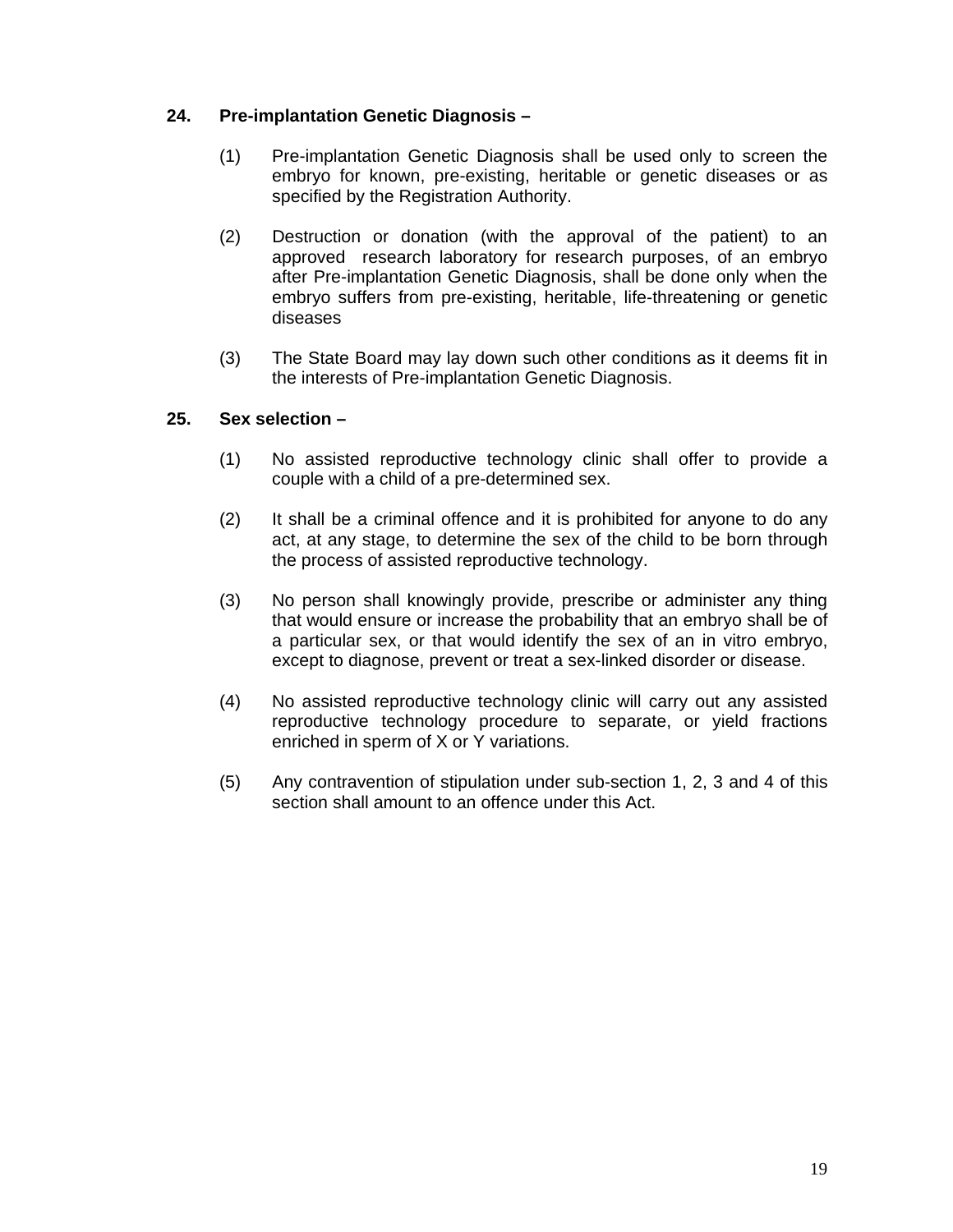## **CHAPTER - V**

### **SOURCING, STORAGE, HANDLING AND RECORD KEEPING FOR GAMETES, EMBRYOS AND SURROGATES**

### **26. Sourcing of gametes –**

- (1) The screening of gamete donors and surrogates; the collection, screening and storage of semen; and provision of oocyte donor and surrogates, shall be done by an ART bank registered as an independent entity under the provisions of this Act.
- (2) An ART bank shall operate independently of any assisted reproductive technology clinic.
- (3) ART banks shall obtain semen from males between twenty one years of age and forty five years of age, both inclusive, and arrange to obtain oocytes from females between twenty one years of age and thirty five years of age, both inclusive, and examine the donors for such diseases, sexually transmitted or otherwise, as may be prescribed, and all other communicable diseases which may endanger the health of the parents, or any one of them, surrogate or child.
- (4) All ART banks shall have standard, scientifically established facilities and defined standard operating procedures for all its scientific and technical activities.
- (5) All ART banks shall cryo-preserve sperm donations for a quarantine period of at least six months before being used and, at the expiry of such period, the ART bank shall not supply the sperm to any assisted reproductive technology clinic unless the sperm donor is tested for such diseases, sexually transmitted or otherwise, as may be prescribed.
- (6) An ART bank may advertise for gamete donors and surrogates, who may be compensated financially by the bank.
- (7) An ART bank shall not supply the sperm of a single donor for use more than seventy five times.
- (8) No woman shall donate oocytes more than six times in her life, with not less than a three-month interval between the oocyte pick-ups.
- (9) Eggs from one donor can be shared between two recipients only, provided that at least seven oocytes are available for each recipient.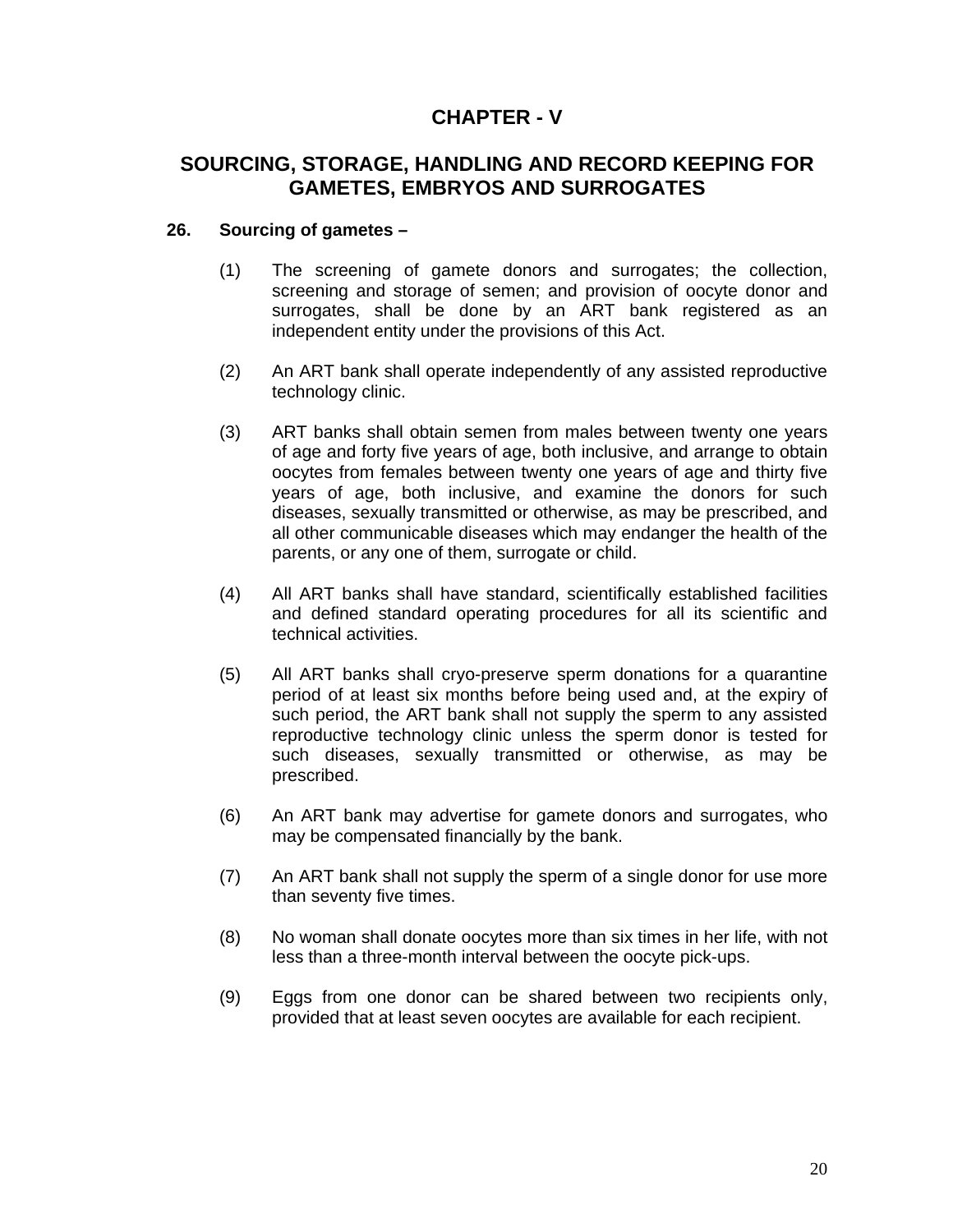- (10) All unused oocytes would be either appropriately preserved by the assisted reproductive technology clinic for use on the same recipient(s), or given for research to a bonafide organisation.
- (11) One sample of semen supplied by an ART bank shall be used by the assisted reproductive technology clinic only once on only one recipient.
- (12) An ART bank shall obtain all necessary information in respect of a sperm or oocyte donor or a surrogate, including the name, identity and address of such donor or surrogate, in such manner as may be prescribed, and shall undertake in writing to the donor to keep such information confidential.
- (13) No ART bank shall divulge the name, identity or address of any sperm or oocyte donor to any person or assisted reproductive technology clinic except in pursuance of an order or decree of a court of competent jurisdiction.
- (14) Any person or ART bank who divulges the name, identity or address of a sperm donor in contravention of subsections 11 and 12 of this section shall be guilty of an offence under this Act.
- (15) An ART bank may, for such appropriate fee as may be prescribed, store any semen obtained from a donor for the exclusive use of the wife or partner of the donor.

#### **27. Storage and handling of gametes and embryos –**

- (1) The highest possible standards should be followed in the storage and handling of gametes and embryos in respect of their security, and with regard to their recording and identification.
- (2) No donor gamete shall be stored for a period of more than five years.
- (3) An embryo may, for such appropriate fee as may be prescribed, be stored for a maximum period of five years and at the end of such period such embryo shall be allowed to perish or donated to an approved research organization for research purposes with the consent of the patients. If during the period of five years, one of the commissioning partners dies, the surviving partner can use the embryo for herself or for her partner, provided an appropriate consent was taken earlier.

Provided that where the persons to whom such embryo relates fails to pay the fee, or both the commissioning persons die, the assisted reproductive technology clinic may, subject to such regulations as may be prescribed, destroy the embryo or transfer the embryo to any accredited research organisation under section 18 of this Act.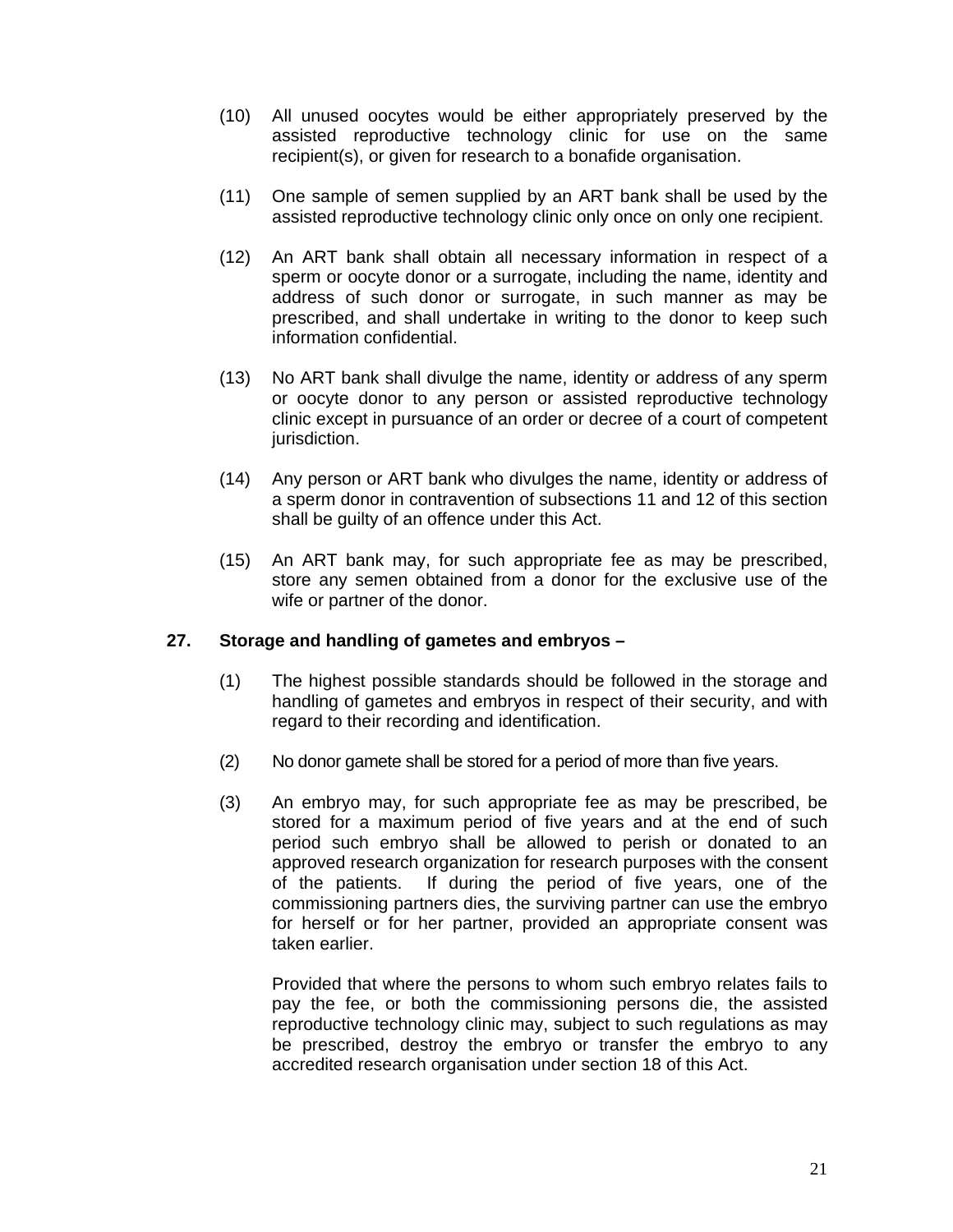### **28. Records to be maintained by the ART bank –**

- (1) The ART bank shall keep a record of all the gametes received, stored and supplied, and details of the use of the gametes of each donor.
- (2) The records shall be maintained for at least ten years, after which the records shall be transferred to a central database of the Department of Health Research, Government of India.
- (3) Where an ART bank closes before the expiry of the ten year period, the records shall be immediately transferred to the central database of the Department of Health Research, Government of India.
- (4) If not otherwise ordered by a court of competent jurisdiction, all ART banks shall ensure that all information about clients and donors is kept confidential and that information about gamete donation shall not be disclosed to anyone other than the central database of the Department of Health Research.

### **29. Restriction on sale of gametes, zygotes and embryos –**

- (1) The sale, transfer or use of gametes, zygotes and embryos, or any part thereof or information related thereto, directly or indirectly to any party outside India is prohibited and shall be deemed to be an offence under this Act except in the case of transfer of own gametes and embryos for personal use with the permission of the National Board.
- (2) The sale of gametes, except for use by an assisted reproductive technology clinic for treating infertility, and the sale of zygotes and embryos, or of any information related to gametes, zygotes or embryos, within India, is prohibited and shall be deemed to be an offence under this Act.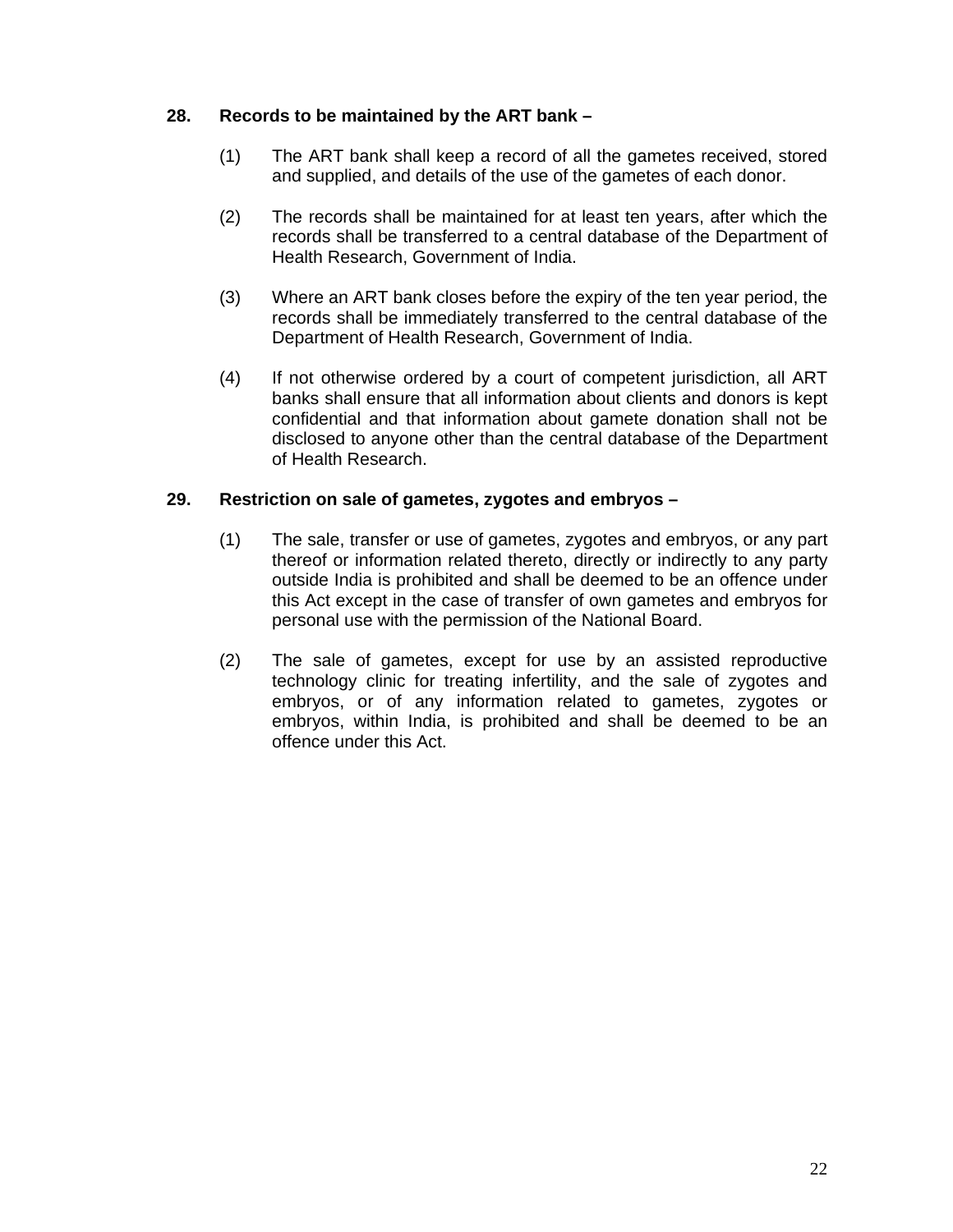## **CHAPTER - VI**

## **REGULATION OF RESEARCH ON EMBRYOS**

### **30. Permission of the Department of Health Research for research –**

- (1) The sale of any gametes and embryos or their transfer to any country outside India, for research is absolutely prohibited and shall constitute a criminal offence under this Act.
- (2) Research shall only be conducted on such gametes and embryos that have been donated for such purpose.
- (3) No research shall be conducted using embryos except with the permission of the Department of Health Research.
- (4) Any person or organisation, by whatsoever name called, may apply to the Department of Health Research for registration as a research institution permitted to conduct research on embryos.
- (5) While granting permission on an application for registration made under sub-section 4 of this section, the Department of Health Research may prescribe, and the applicant shall be bound by such terms and conditions as it thinks fit.
- (6) The Department of Health Research may, if it has reasonable grounds to believe that any of the terms and conditions prescribed under subsection 5 of this section have not been met, –
	- (a) call for the production of such documents or the furnishing of such evidence as may be required;
	- (b) inspect, or order any officer authorised in this behalf to inspect, any premises related to the grant of registration;
	- (c) suspend the registration of the research institution, after giving all concerned parties adequate opportunity to be heard.
- (7) The Department of Health Research may make such regulations as it thinks fit to provide for research on embryos.
- (8) Any act or thing done or omitted to be done in contravention of the provisions of this Chapter shall be deemed to be an offence under this Act.

#### **31. Regulation of research –**

(1) In exercising its powers under this Chapter, the Department of Health Research shall ensure that –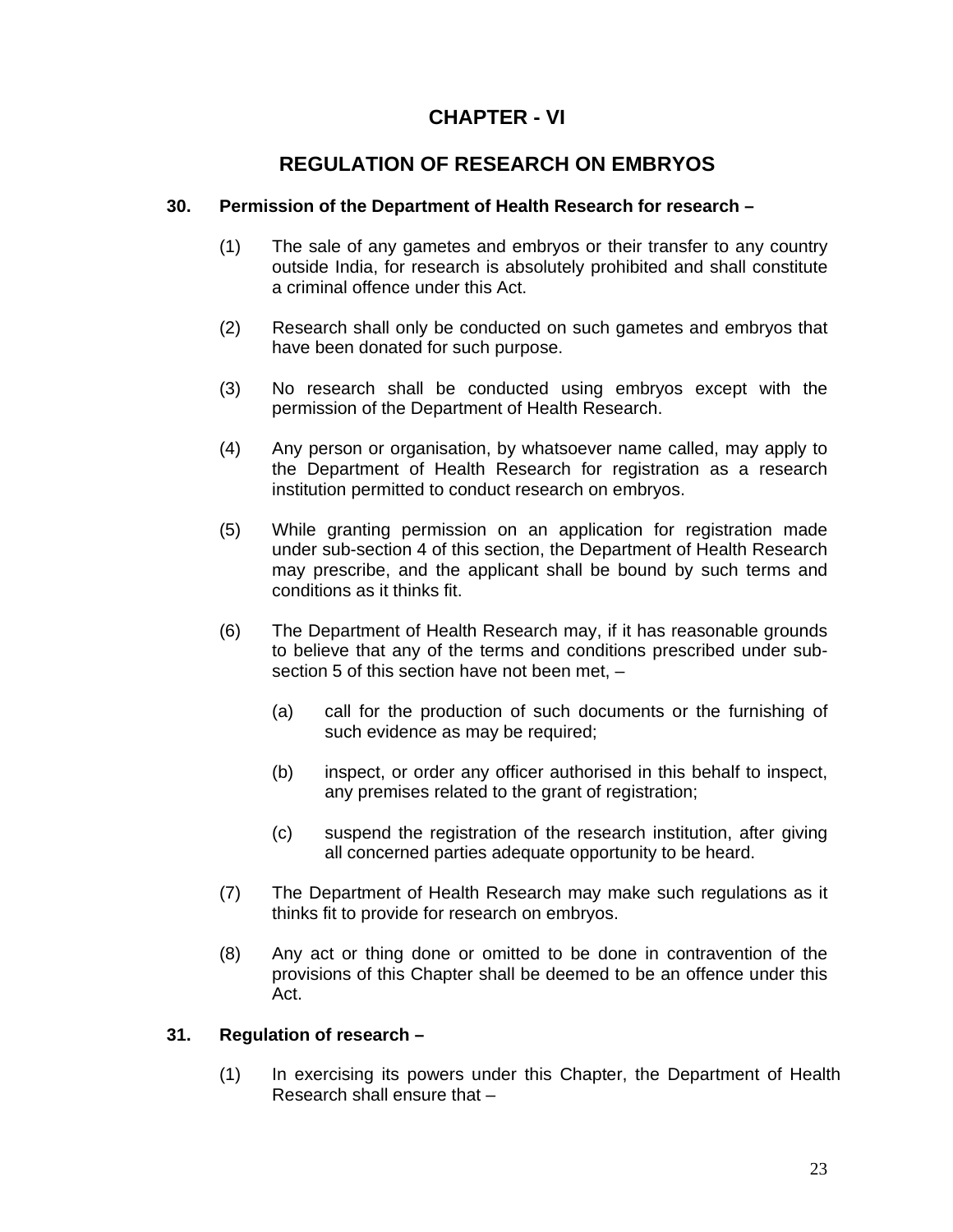- (a) no research is conducted on any human embryo unless such research is necessary in public interest;
- (b) no research is conducted on any human embryo created *in vitro* unless such research is necessary in public interest to acquire further scientific knowledge;
- (c) no research is conducted on any human embryo, other than embryos given for storage to an ART bank under sub-section (3) of section 27, unless full and informed consent in writing is obtained from the persons from whom such embryo was created;
- (d) no advertisement is issued, and no purchase, sale or transfer is made, of any human embryo created *in vitro* or any part thereof, except in accordance with this Act;
- (e) no human embryo *created in vitro* is maintained for a period exceeding fourteen days or such other period as recommended by the National Advisory Board;
- (f) no work is done leading to human reproductive cloning;
- (g) such other terms and conditions that may be prescribed by the ICMR, are adhered to.
- (2) Any assisted reproductive technology clinic or other research institution or person conducting any research in contravention of the provisions of this Act or any rules or regulations prescribed hereunder shall be an offence under this Act.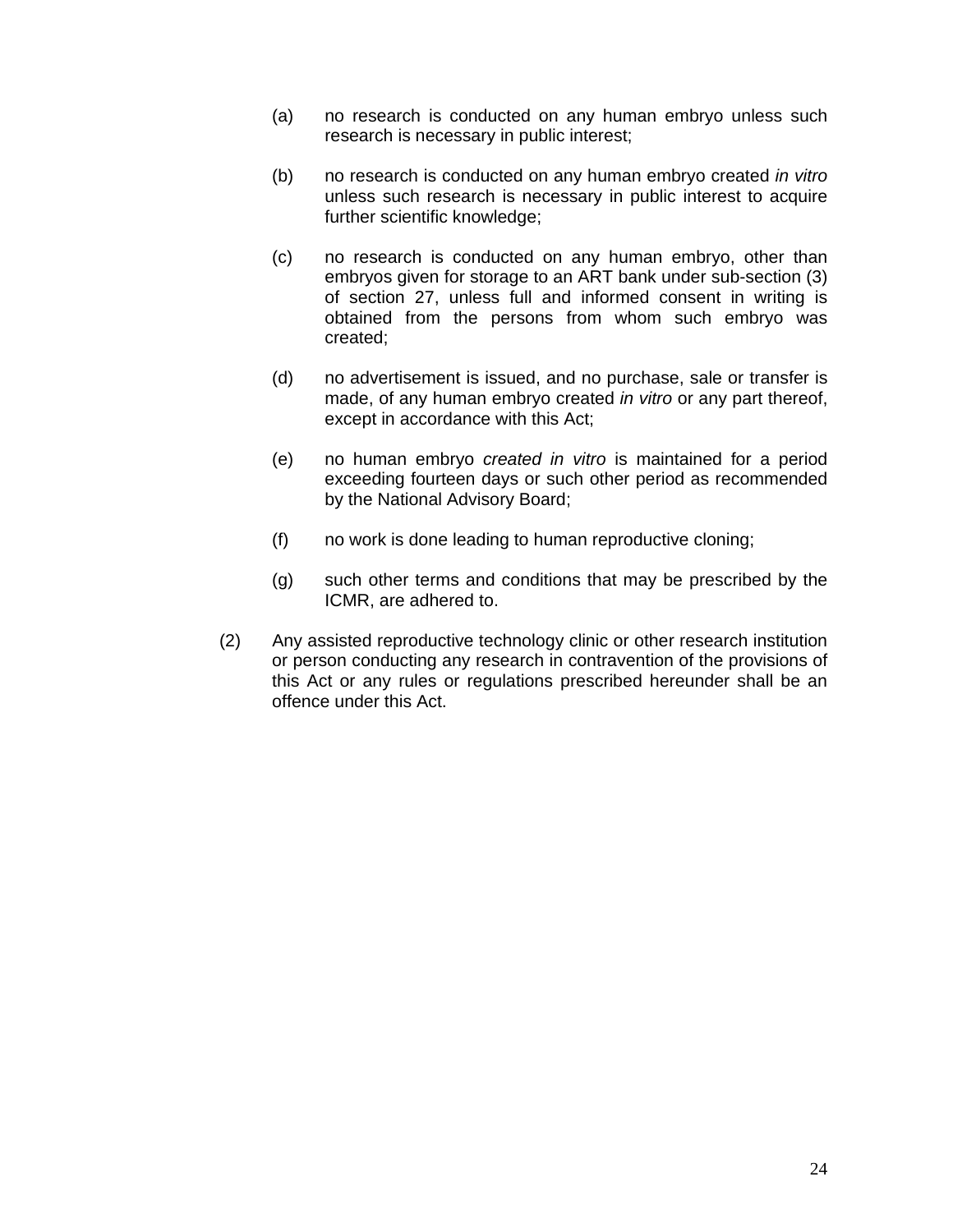## **CHAPTER - VII**

### **RIGHTS AND DUTIES OF PATIENTS, DONORS, SURROGATES AND CHILDREN**

### **32. Rights and duties of patients –**

- (1) Subject to the provisions of this Act and the rules and regulations made thereunder, assisted reproductive technology shall be available to all persons including single persons, married couples and unmarried couples.
- (2) In case assisted reproductive technology is used by a married or unmarried couple, there must be informed consent from both the parties.
- (3) The parents of a minor child have the right to access information about the donor, other than the name, identity or address of the donor, or the surrogate mother, when and to the extent necessary for the welfare of the child.
- (4) All information about the patients shall be kept confidential and information about assisted reproductive technology procedures done on them shall not be disclosed to anyone other than the central depository of the Department of Health Research, except with the consent of the person or persons to whom the information relates, or by a court order.

#### **33. Rights and duties of donors –**

- (1) Subject to the other provisions of this Act, all information about the donors shall be kept confidential and information about gamete donation shall not be disclosed to anyone other than the central database of the Department of Health Research, except with the consent of the person or persons to whom the information relates, or by an order of a court of competent jurisdiction.
- (2) Subject to the other provisions of this Act, the donor shall have the right to decide what information may be passed on and to whom, except in the case of an order of a court of competent jurisdiction.
- (3) A donor shall relinquish all parental rights over the child which may be conceived from his or her gamete.
- (4) No assisted reproductive technology procedure shall be conducted on or in relation to any gamete of a donor under this Act unless such donor has obtained the consent in writing of his or her spouse, if there, to such procedure.
- (5) The identity of the recipient shall not be made known to the donor.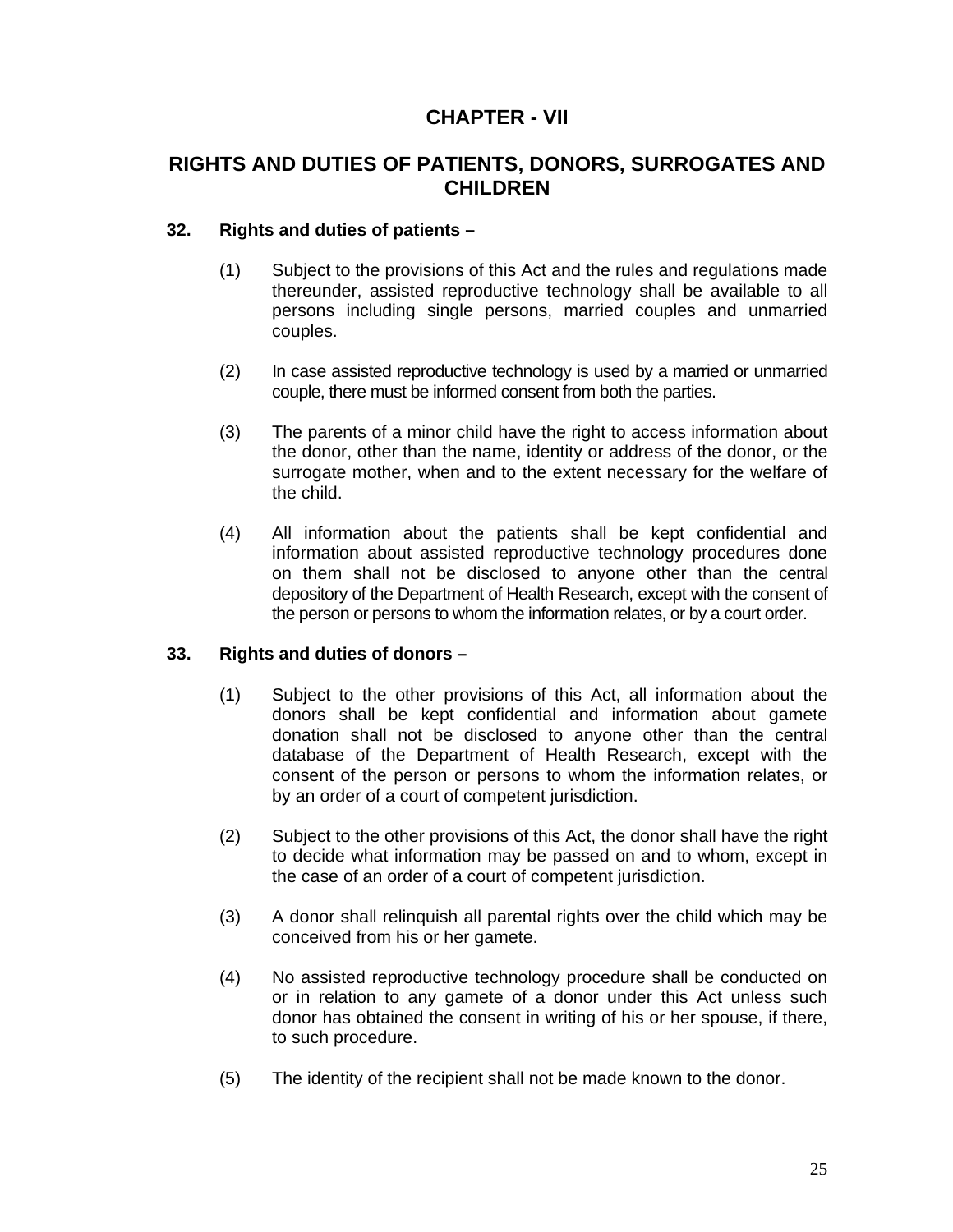### **34. Rights and duties in relation to surrogacy –**

- (1) Both the couple or individual seeking surrogacy through the use of assisted reproductive technology, and the surrogate mother, shall enter into a surrogacy agreement which shall be legally enforceable.
- (2) All expenses, including those related to insurance if available, of the surrogate related to a pregnancy achieved in furtherance of assisted reproductive technology shall, during the period of pregnancy and after delivery as per medical advice, and till the child is ready to be delivered as per medical advice, to the biological parent or parents, shall be borne by the couple or individual seeking surrogacy.
- (3) Notwithstanding anything contained in sub-section (2) of this section and subject to the surrogacy agreement, the surrogate mother may also receive monetary compensation from the couple or individual, as the case may be, for agreeing to act as such surrogate.
- (4) A surrogate mother shall relinquish all parental rights over the child.
- (5) No woman less than twenty one years of age and over thirty five years of age shall be eligible to act as a surrogate mother under this Act.

Provided that no woman shall act as a surrogate for more than five successful live births in her life, including her own children.

- (6) Any woman seeking or agreeing to act as a surrogate mother shall be medically tested for such diseases, sexually transmitted or otherwise, as may be prescribed, and all other communicable diseases which may endanger the health of the child, and must declare in writing that she has not received a blood transfusion or a blood product in the last six months.
- (7) Individuals or couples may obtain the service of a surrogate through an ART bank, which may advertise to seek surrogacy provided that no such advertisement shall contain any details relating to the caste, ethnic identity or descent of any of the parties involved in such surrogacy. No assisted reproductive technology clinic shall advertise to seek surrogacy for its clients.
- (8) A surrogate mother shall, in respect of all medical treatments or procedures in relation to the concerned child, register at the hospital or such medical facility in her own name, clearly declare herself to be a surrogate mother, and provide the name or names and addresses of the person or persons, as the case may be, for whom she is acting as a surrogate, along with a copy of the certificate mentioned in clause 17 below.
- (9) If the first embryo transfer has failed in a surrogate mother, she may, if she wishes, decide to accept on mutually agreed financial terms, at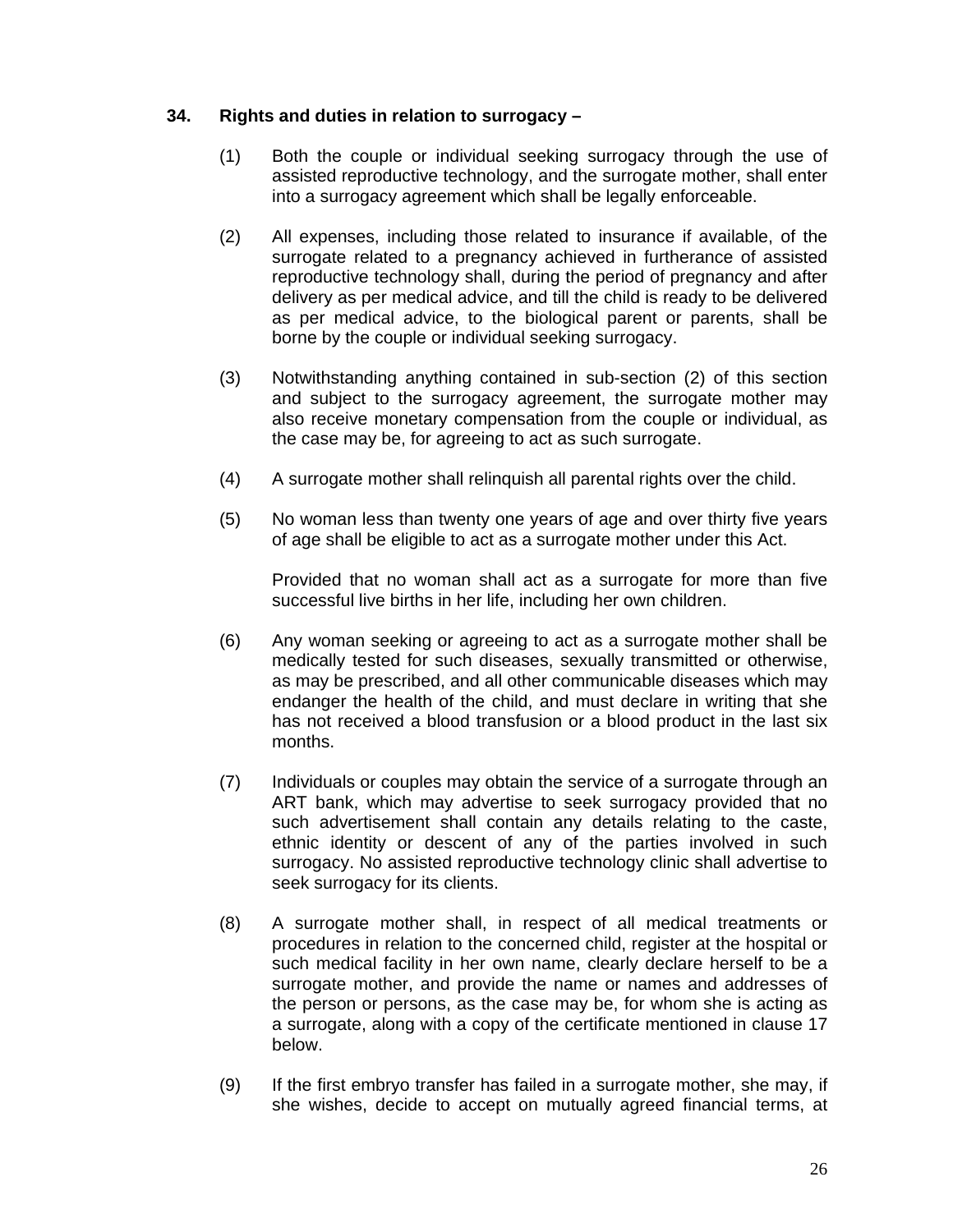most two more successful embryo transfers for the same couple that had engaged her services in the first instance. No surrogate mother shall undergo embryo transfer more than three times for the same couple.

- (10) The birth certificate issued in respect of a baby born through surrogacy shall bear the name(s) of individual / individuals who commissioned the surrogacy, as parents.
- (11) The person or persons who have availed of the services of a surrogate mother shall be legally bound to accept the custody of the child / children irrespective of any abnormality that the child / children may have, and the refusal to do so shall constitute an offence under this Act.
- (12) Subject to the provisions of this Act, all information about the surrogate shall be kept confidential and information about the surrogacy shall not be disclosed to anyone other than the central database of the Department of Health Research, except by an order of a court of competent jurisdiction.
- (13) A surrogate mother shall not act as an oocyte donor for the couple or individual, as the case may be, seeking surrogacy.
- (14) No assisted reproductive technology clinic shall provide information on or about surrogate mothers or potential surrogate mothers to any person.
- (15) Any assisted reproductive technology clinic acting in contravention of sub-section 14 of this section shall be deemed to have committed an offence under this Act.
- (16) In the event that the woman intending to be a surrogate is married, the consent of her spouse shall be required before she may act as such surrogate.
- (17) A surrogate mother shall be given a certificate by the person or persons who have availed of her services, stating unambiguously that she has acted as a surrogate for them.
- (18) A relative, a known person, as well as a person unknown to the couple may act as a surrogate mother for the couple/ individual. In the case of a relative acting as a surrogate, the relative should belong to the same generation as the women desiring the surrogate.
- (19) A foreigner or foreign couple not resident in India, or a non-resident Indian individual or couple, seeking surrogacy in India shall appoint a local guardian who will be legally responsible for taking care of the surrogate during and after the pregnancy as per clause 34.2, till the child / children are delivered to the foreigner or foreign couple or the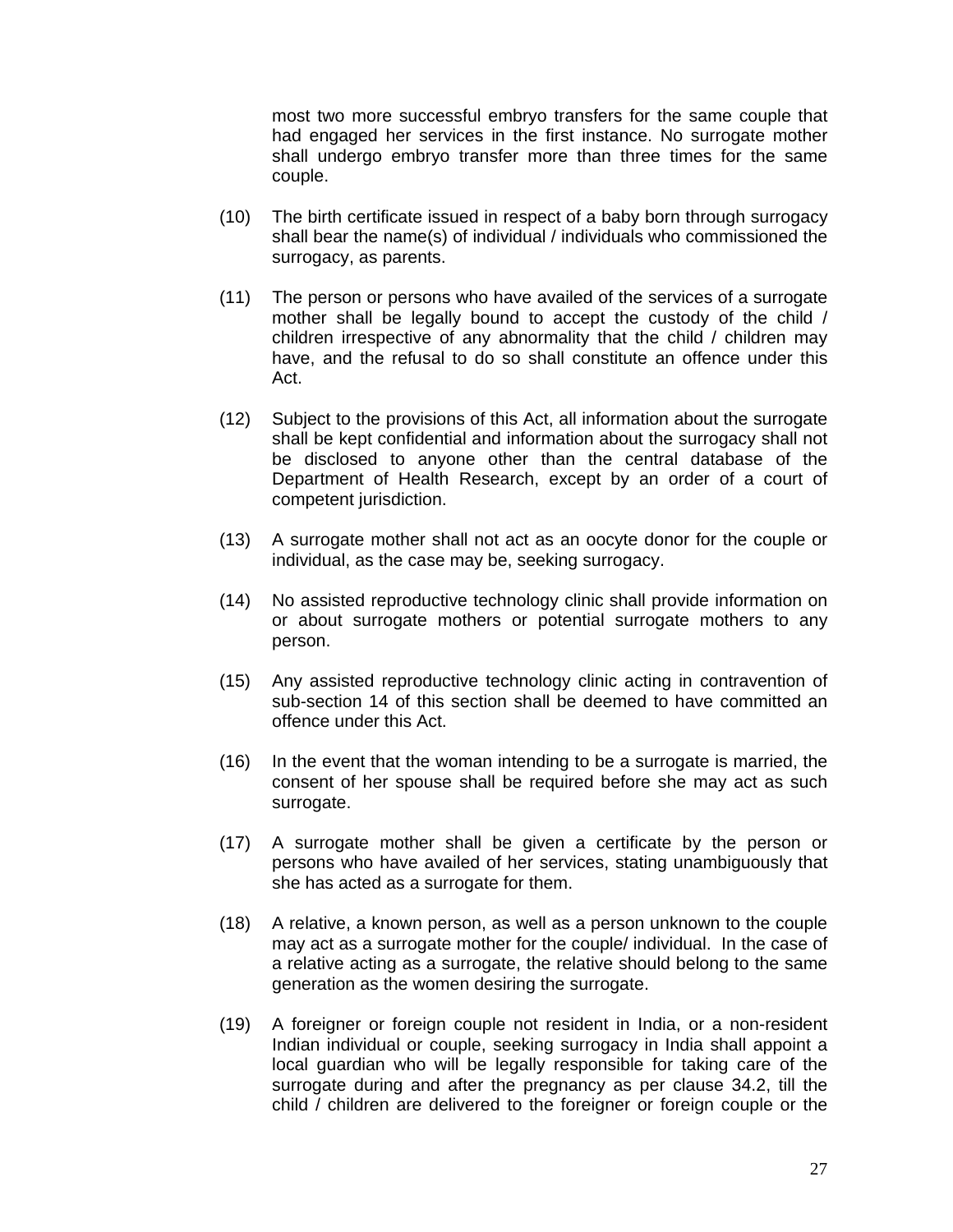local guardian. Further, the party seeking the surrogacy must ensure and establish to the assisted reproductive technology clinic through proper documentation (a letter from either the embassy of the Country in India or from the foreign ministry of the Country, clearly and unambiguously stating that (a) the country permits surrogacy, and (b) the child born through surrogacy in India, will be permitted entry in the Country as a biological child of the commissioning couple/individual) that the party would be able to take the child / children born through surrogacy, including where the embryo was a consequence of donation of an oocyte or sperm, outside of India to the country of the party's origin or residence as the case may be. If the foreign party seeking surrogacy fails to take delivery of the child born to the surrogate mother commissioned by the foreign party, the local guardian shall be legally obliged to take delivery of the child and be free to hand the child over to an adoption agency, if the commissioned party or their legal representative fails to claim the child within one months of the birth of the child. During the transition period, the local guardian shall be responsible for the well-being of the child. In case of adoption or the legal guardian having to bring up the child, the child will be given Indian citizenship.

- (20) A couple or an individual shall not have the service of more than one surrogate at any given time.
- (21) A couple shall not have simultaneous transfer of embryos in the woman and in a surrogate.
- (22) Only Indian citizens shall have a right to act as a surrogate, and no ART bank/ART clinics shall receive or send an Indian for surrogacy abroad.
- (23) Any woman agreeing to act as a surrogate shall be duty-bound not to engage in any act that would harm the foetus during pregnancy and the child after birth, until the time the child is handed over to the designated person(s).
- (24) The commissioning parent(s) shall ensure that the surrogate mother and the child she deliver are appropriately insured until the time the child is handed over to the commissioning parent(s) or any other person as per the agreement and till the surrogate mother is free of all health complications arising out of surrogacy.

#### **35. Determination of status of the child –**

(1) A child born to a married couple through the use of assisted reproductive technology shall be presumed to be the legitimate child of the couple, having been born in wedlock and with the consent of both spouses, and shall have identical legal rights as a legitimate child born through sexual intercourse.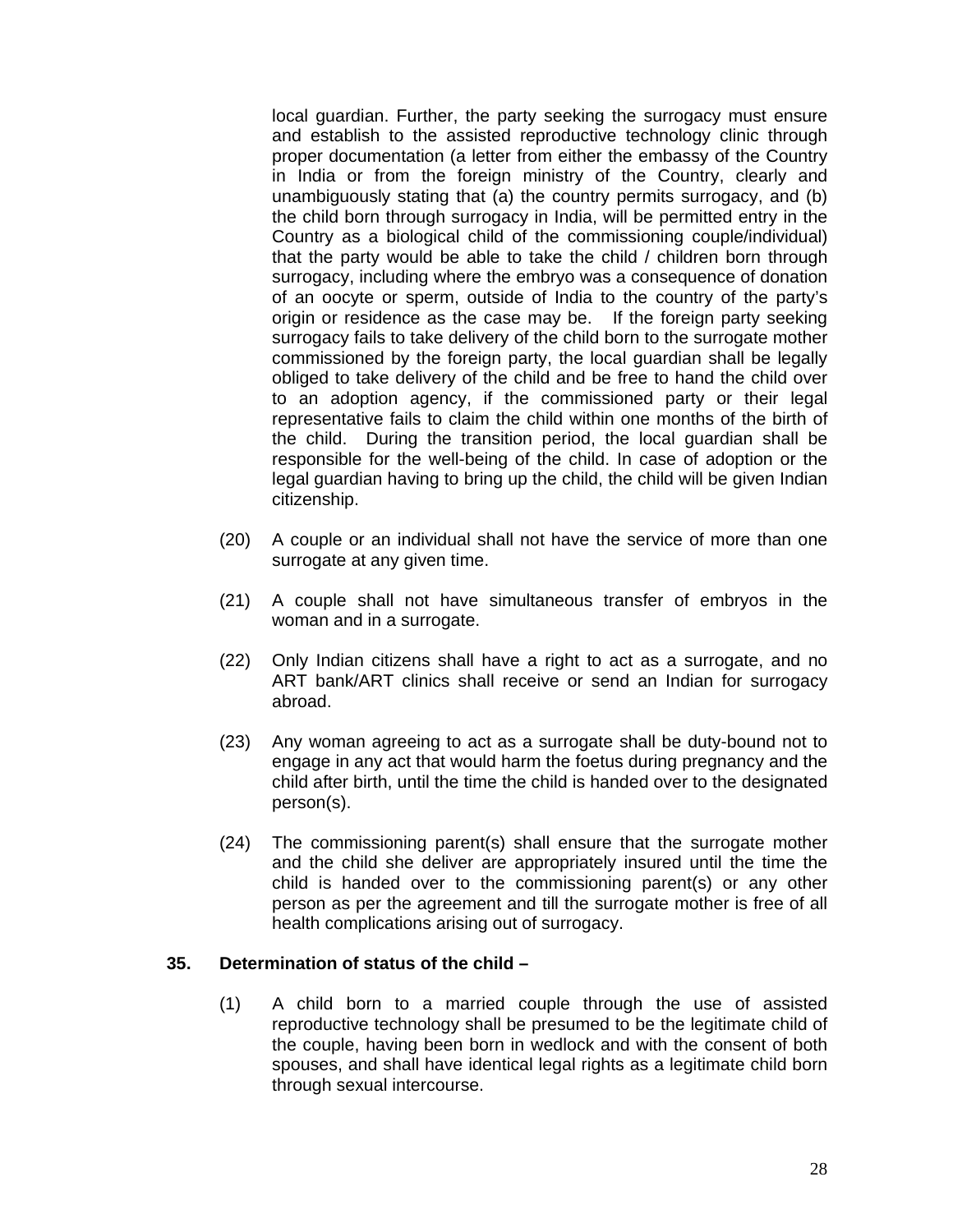- (2) A child born to an unmarried couple through the use of assisted reproductive technology, with the consent of both the parties, shall be the legitimate child of both parties.
- (3) In the case of a single woman the child will be the legitimate child of the woman, and in the case of a single man the child will be the legitimate child of the man.
- (4) In case a married or unmarried couple separates or gets divorced, as the case may be, after both parties consented to the assisted reproductive technology treatment but before the child is born, the child shall be the legitimate child of the couple.
- (5) A child born to a woman artificially inseminated with the stored sperm of her dead husband shall be considered as the legitimate child of the couple.
- (6) If a donated ovum contains ooplasm from another donor ovum, both the donors shall be medically tested for such diseases, sexually transmitted or otherwise, as may be prescribed, and all other communicable diseases which may endanger the health of the child, and the donor of both the ooplasm and the ovum shall relinquish all parental rights in relation to such child.
- (7) The birth certificate of a child born through the use of assisted reproductive technology shall contain the name or names of the parent or parents, as the case may be, who sought such use.
- (8) If a foreigner or a foreign couple seeks sperm or egg donation, or surrogacy, in India, and a child is born as a consequence, the child, even though born in India, shall not be an Indian citizen.

#### **36. Right of the child to information about donors or surrogates –**

- (1) A child may, upon reaching the age of 18, ask for any information, excluding personal identification, relating to the donor or surrogate mother.
- (2) The legal guardian of a minor child may apply for any information, excluding personal identification, about his / her genetic parent or parents or surrogate mother when required, and to the extent necessary, for the welfare of the child.
- (3) Personal identification of the genetic parent or parents or surrogate mother may be released only in cases of life threatening medical conditions which require physical testing or samples of the genetic parent or parents or surrogate mother.

Provided that such personal identification will not be released without the prior informed consent of the genetic parent or parents or surrogate mother.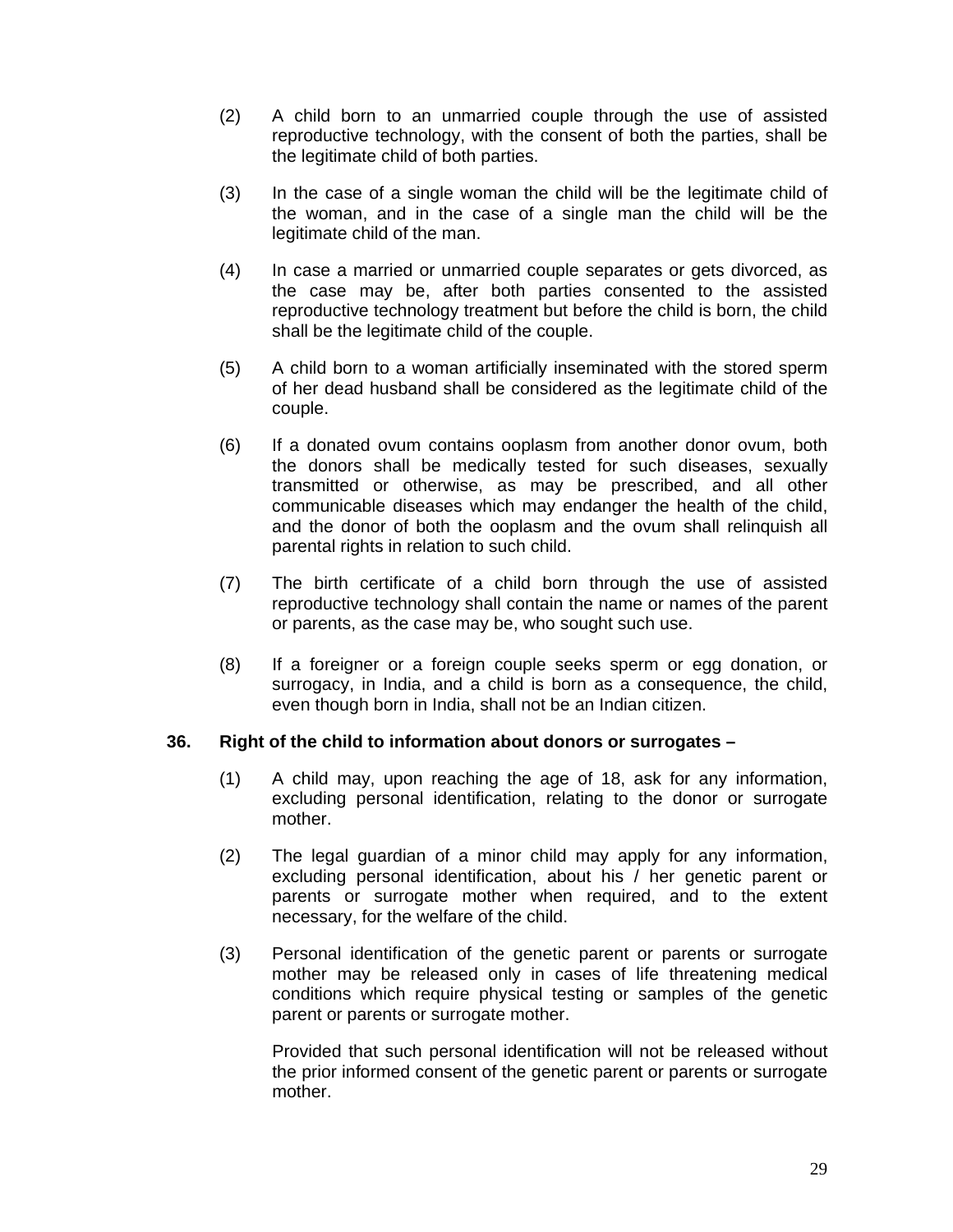## **CHAPTER - VIII**

### **OFFENCES AND PENALTIES**

#### **37. Prohibition of advertisement relating to pre-natal determination of sex and punishment for contravention –**

- (1) No assisted reproductive technology clinic shall issue or cause to be issued any advertisement in any manner regarding facilities of prenatal determination of sex.
- (2) No assisted reproductive technology clinic, or agent thereof, shall publish or distribute or cause to be published or distributed any advertisement in any manner regarding facilities of pre-natal determination of sex.
- (3) Any person who contravenes the provisions of this section shall be punishable with imprisonment for a term which may extend to five years and with fine which may be specified.

Explanation - For the purposes of this section, "advertisement" includes any notice, circular, label wrapper or other document and also includes any visible representation made by means of any light, sound, smoke or gas.

#### **38. Offences and penalties –**

- (1) Any medical geneticist, gynaecologist, registered medical practitioner or any person who owns or operates any assisted reproductive technology clinic, or is employed in such a facility and renders his professional or technical services to such facility, whether on an honorary basis or otherwise, and who contravenes any of the provisions of this Act or rules made thereunder, shall be punishable with imprisonment for a term which may extend to three years and / or with fine which may be specified, and on any subsequent conviction, with imprisonment which may extend to five years and / or fine which may be specified.
- (2) The name of the registered medical practitioner who has been convicted by the court under sub-section 1 of this section shall be reported by the State Board to the respective State Medical Council for taking necessary action including the removal of his name from the register or the Council for a period of two years for the first offence and permanently for any subsequent offence.
- (3) Any person who seeks the aid of assisted reproductive technology or of a medical geneticist, gynaecologist or registered medical practitioner for conducting pre-natal diagnostic techniques on any pregnant woman for purposes other than those specified in clause (2) of section 4 of the Pre-natal Diagnostic Techniques (Regulation and Prevention of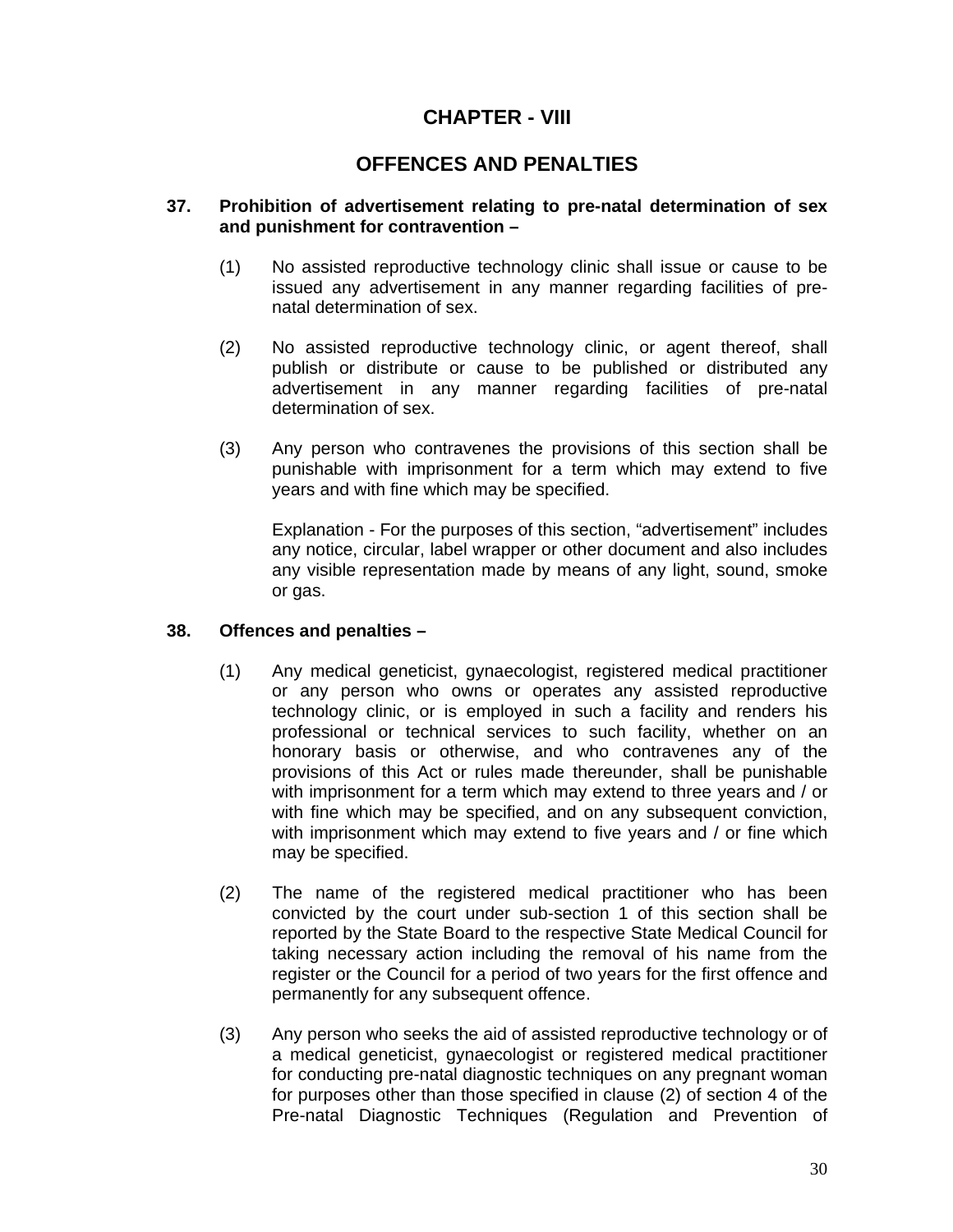Misuse) Act, 1994 [Act 57 of 1994], shall be punishable with imprisonment for a term which may extend to three years and with fine which may be specified, and on any subsequent conviction with imprisonment which may extend to five years and with fine which may be specified.

- (4) The transfer of a human embryo into a male person or into an animal that is not of the human species shall be an offence under this Act and shall be punishable with imprisonment for a term which may extend to three years and with fine which may be specified.
- (5) The sale of any embryo for research is absolutely prohibited and shall be an offence under this Act punishable by imprisonment for a term which may extend to three years and with fine which may be specified.
- (6) Use of individual brokers or paid intermediaries to obtain gamete donors or surrogates shall be an offence under this Act, punishable by imprisonment for a term which may extend to three years and fine which may be specified.
- **39. Presumption in the case of conduct of pre-natal diagnostic techniques**  Notwithstanding anything in the Indian Evidence Act, 1872, the court shall presume, unless the contrary is proved, that the pregnant woman has been compelled by her husband or the relative to undergo pre-natal diagnostic technique.
- **40. Penalty for contravention of the provisions of the Act or rules for which no specific punishment is provided –** Whoever contravenes any of the provisions of this Act or any rules made thereunder, for which no penalty has been elsewhere provided in this Act, shall be punishable with imprisonment for a term which may extend to three years, or with fine which may be specified, or with both, and in the case of continuing contravention, with an additional fine which may be specified.

#### **41. Offences by companies –**

(1) Where any offence, punishable under this Act has been proven to be committed by a company, every person who at the time the offence was committed was in charge of, and was responsible to, the company for the conduct of the business of the company, as well as the company, shall be deemed to be guilty of the offence and shall be liable to be proceeded against and punished accordingly:

Provided that nothing contained in this sub-section shall render any such person liable to any punishment, if he proves that the offence was committed without his knowledge or that he had exercised all due diligence to prevent the commission of such offence.

(2) Notwithstanding anything contained in sub-section (1) of this section, where any offence punishable under this Act has been committed by a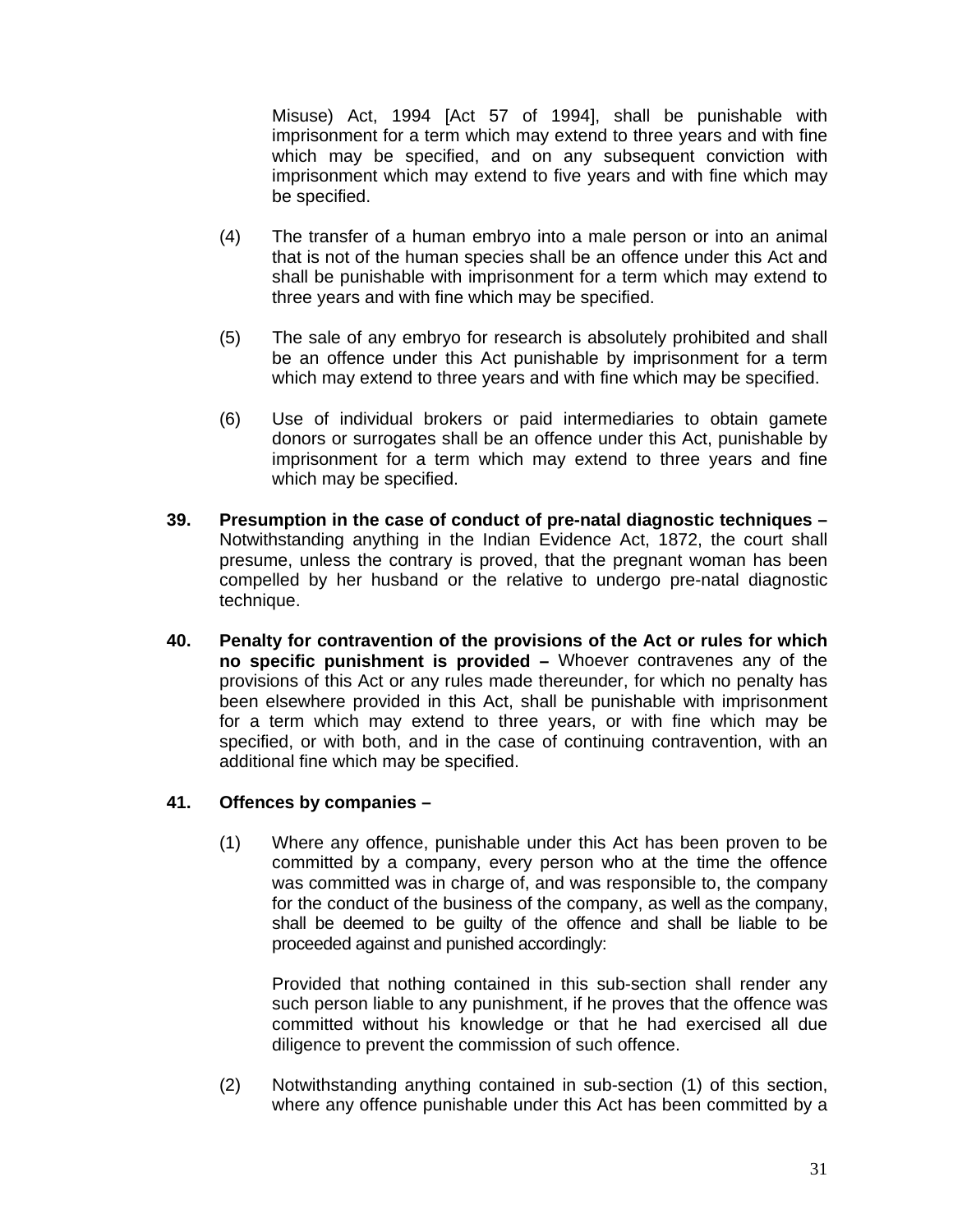company and it is proved that the offence has been committed with the consent or connivance of, or is attributable to any neglect on the part of, any director, manager, secretary or other officer of the company, such director, manager, secretary or other officer shall also be deemed to be guilty of that offence and shall be liable to be proceeded against and punished accordingly.

Explanation – For the purposes of this section,

- (a) "company" means any body corporate and includes a firm or other association of individuals, and
- (b) "director", in relation to a firm, means a partner in the firm.
- **42. Offence to be cognizable** Every offence under this Act shall be cognizable.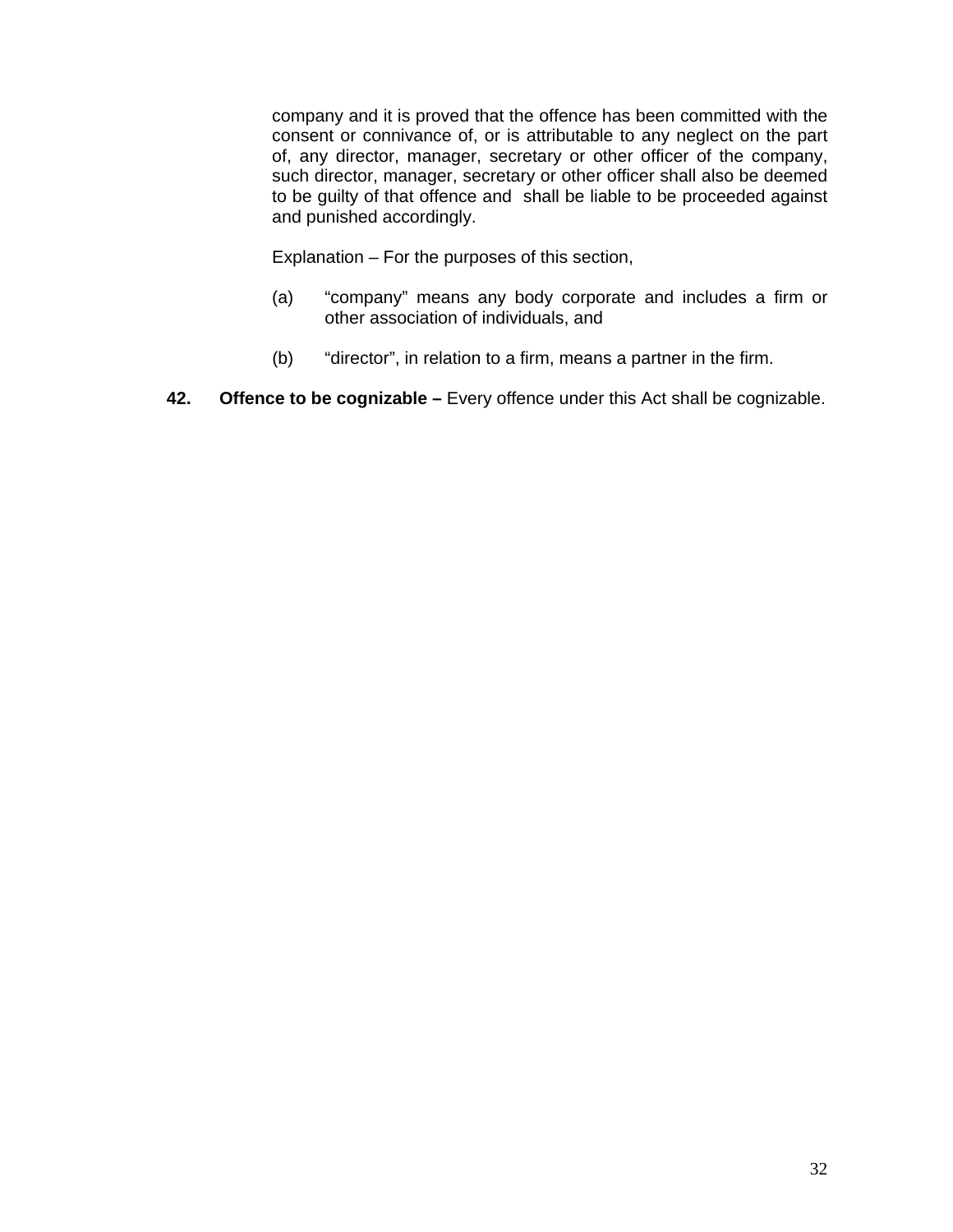## **CHAPTER - IX**

### **MISCELLANEOUS**

#### **43. Maintenance of records –**

(1) All records, charts, forms, reports, consent letters and all other documents required to be maintained under this Act and the rules shall be preserved for a period of ten years or for such period as may be prescribed

Provided that, if any criminal or other proceedings are instituted against any facility using assisted reproductive technology, the records and all other documents of such facility shall be preserved till the final disposal of such proceedings.

(2) All such records shall, at all reasonable times, be made available for inspection to the concerned State Board or to any other person authorised by the concerned State Board in this behalf.

#### **44. Power to search and seize records etc. –**

- (1) If the State Board has reason to believe that an offence under this Act has been or is being committed at any facility using assisted reproductive technology, such Board or any officer authorised thereof in this behalf may, subject to such rules as may be prescribed, enter and search at all reasonable times with such assistance, if any, as such authority or officer considers necessary, such facility, and examine any record, register, document, book, pamphlet, advertisement or any other material object found therein and seize the same if the State Board or officer has reason to believe that it may furnish evidence of the commission of an offence punishable under this Act.
- (2) The provisions of the Code of Criminal Procedure, 1973, relating to searches and seizures shall, so far as may be, apply to every search or seizure made under this Act.

#### **45. Power to remove difficulties –**

(1) If any difficulty arises in giving effect to the provisions of this Act, the Central Government may, by order published in the Official Gazette, make such provisions not inconsistent with the provisions of this Act as may appear to be necessary for removing the difficulty:

Provided that no order shall be made under this section after the expiry of three years from the commencement of this Act.

(2) Every order made under this section shall be laid, as soon as may be after it is made, before each House of Parliament.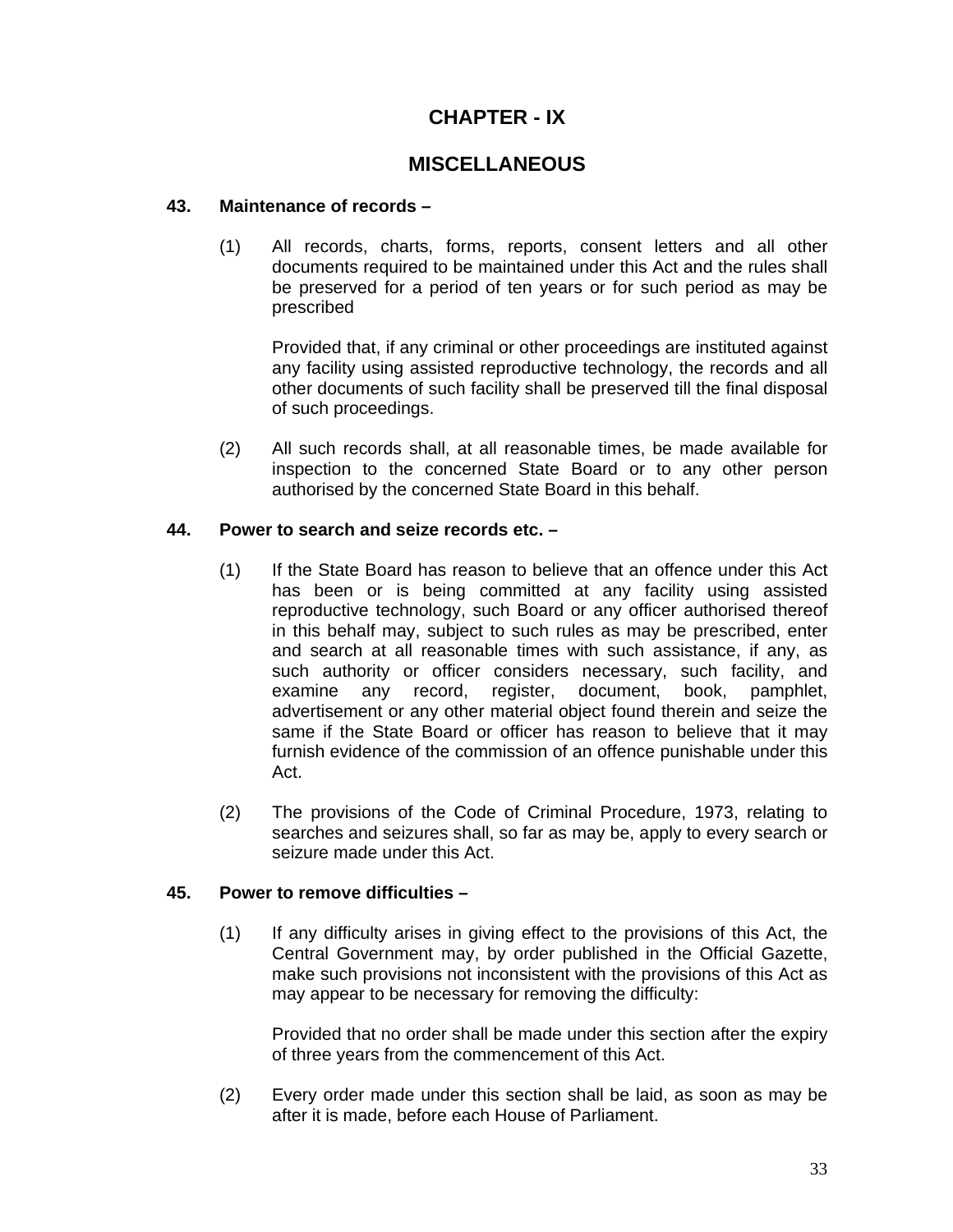- **46. Protection of action taken in good faith –** No suit, prosecution or other legal proceeding shall lie against the Central or the State Government or the National Board or State Boards or Registration Authority or any officer authorised by any of them, for anything which is in good faith done or intended to be done in pursuance of the provisions of this Act.
- **47. Power to make regulations –** The National Advisory Board may, with the previous sanction of the Central Government, by notification in the Official Gazette, make regulations not inconsistent with the provisions of this Act and the rules made thereunder, to provide for –
	- (a) the time and place of the meetings of the Board and the procedure to be followed for the transaction of business at such meetings, and the number of members which shall form the quorum;
	- (b) the conditions for the transfer of embryos and gametes to research institutions;
	- (c) regulation of Pre-implantation Genetic Diagnosis;
	- (d) research on embryos;
	- (e) the efficient conduct of the affairs of the Board;
	- (f) any other purpose that may be prescribed.

#### **48. Power of the Central Government to make rules –**

- (1) The Central Government may make rules for carrying out the provisions of this Act.
- (2) In particular, and without prejudice to the generality of the foregoing power, such rules may provide for –
	- (a) categories of assisted reproductive technology clinics;
	- (b) the minimum requirements regarding staff in assisted reproductive technology clinics;
	- (c) the minimum physical infrastructure requirements for an assisted reproductive technology clinic;
	- (d) the various assisted reproductive technology procedures to be adopted by an assisted reproductive technology clinic;
	- (e) the criteria for selecting patients for an assisted reproductive technology procedure;